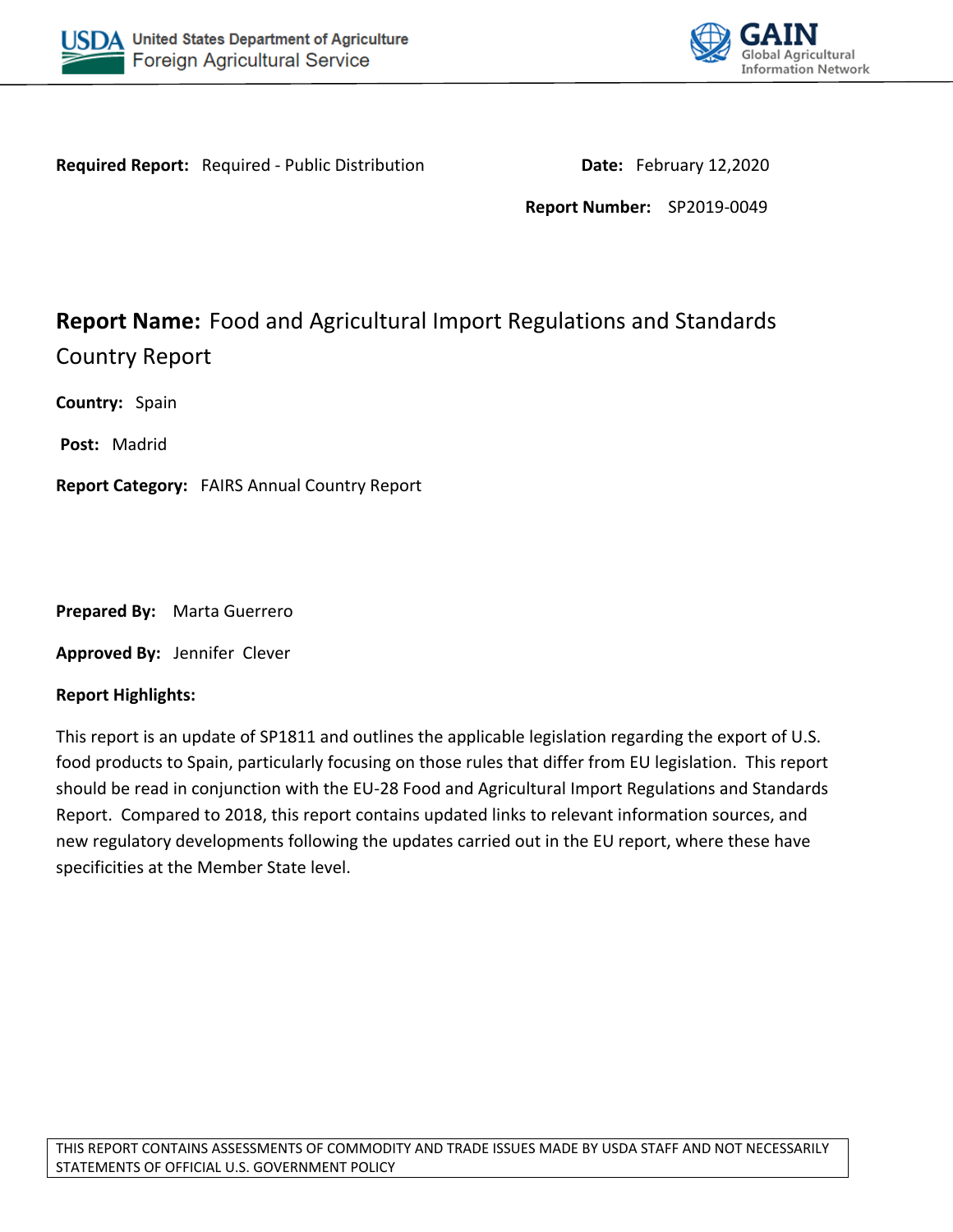**DISCLAIMER:** This report was prepared by the Office of Agricultural Affairs of the USDA/Foreign Agricultural Service in Madrid, Spain, for U.S. exporters of domestic food and agricultural products. While every possible care was taken in the preparation of this report, information provided may not be completely accurate either because policies have changed since its preparation, or because clear and consistent information regarding these policies was not available. It is highly recommended that U.S. exporters verify the full set of import requirements with their foreign customers, who are normally best equipped to research such matters with local authorities, before any goods are shipped.

# **FINAL CUSTOMS CLEARANCE APPROVAL OF ANY PRODUCT IS SUBJECT TO THE IMPORTING COUNTRY'S RULES AND REGULATIONS AS INTERPRETED BY BORDER OFFICIALS AT THE TIME OF PRODUCT ENTRY.**

| <b>Table of Contents:</b>                                               |  |
|-------------------------------------------------------------------------|--|
|                                                                         |  |
|                                                                         |  |
|                                                                         |  |
|                                                                         |  |
|                                                                         |  |
|                                                                         |  |
|                                                                         |  |
|                                                                         |  |
|                                                                         |  |
|                                                                         |  |
|                                                                         |  |
|                                                                         |  |
|                                                                         |  |
|                                                                         |  |
|                                                                         |  |
| Section VIII. Trademark, Brand Names and Intellectual Property Rights17 |  |
|                                                                         |  |
|                                                                         |  |
|                                                                         |  |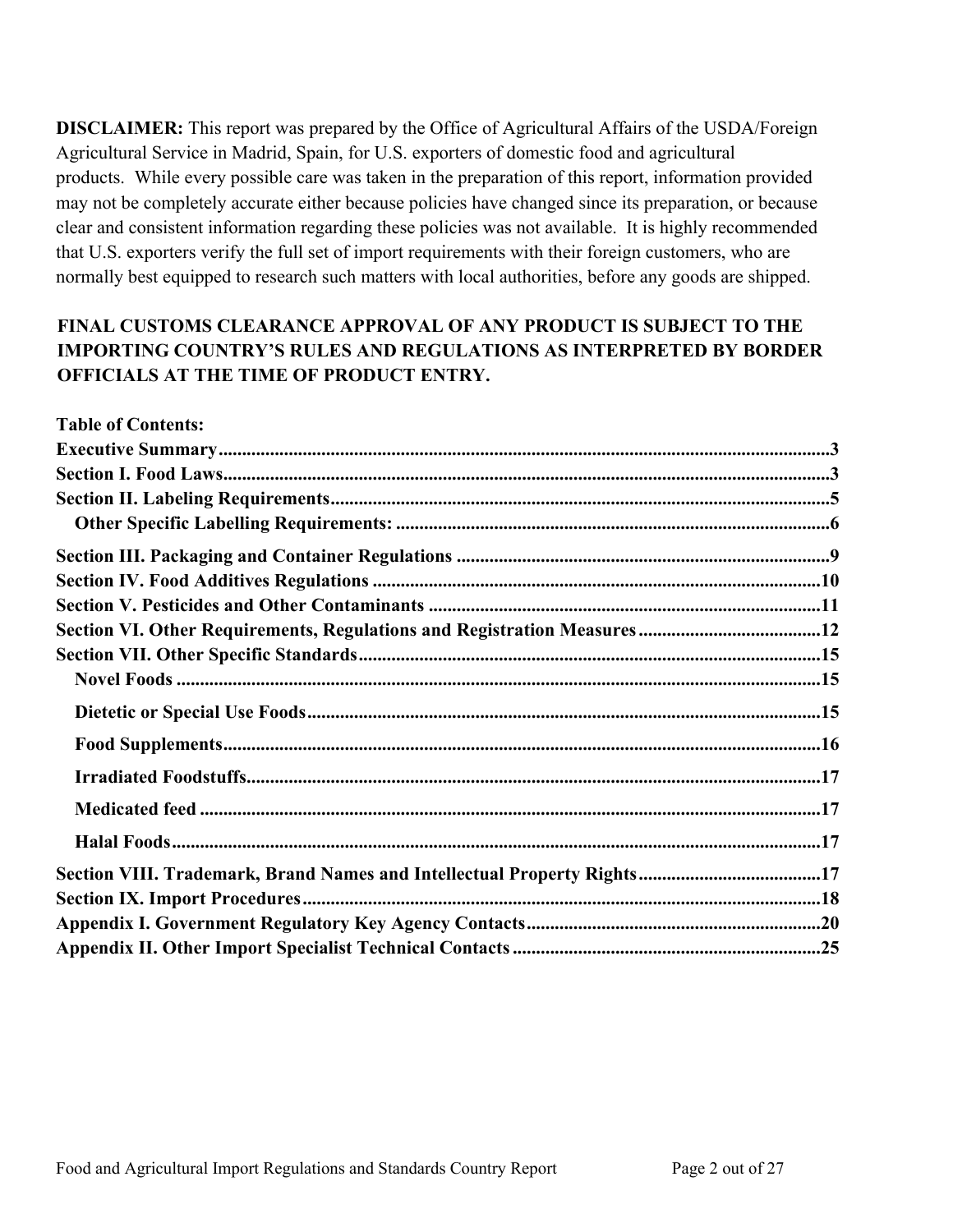# <span id="page-2-0"></span>**Executive Summary**

As an EU Member State since 1986, Spain observes all EU directives, regulations, and obligations, which are either directly appliable or need to be transposed to national law. This report outlines the major food laws, general and specific labeling requirements, pesticides and contaminants requirements as well as import procedures that apply to agricultural and food products, focusing on those rules that differ from EU legislation. This report should be read in conjunction with the EU-28 Food and [Agricultural Import Regulations and Standards Report.](https://apps.fas.usda.gov/newgainapi/api/report/downloadreportbyfilename?filename=Food%20and%20Agricultural%20Import%20Regulations%20and%20Standards%20Report_Brussels%20USEU_EU-28_2-12-2019.pdf)

Nearly 60 percent of Spain's agricultural imports are sourced in other EU Member States. In 2018, the United States was the first extra EU supplier of agricultural products and related to Spain. U.S. total agricultural and related exports to Spain reached nearly \$1.3 billion out of a total agricultural import figure of \$32 billion. U.S. agricultural exports to Spain consist mainly of bulk commodities and consumer-oriented products, which accounted for 35 and 45 percent of the U.S. exports value in 2018. While bulk imports vary a lot between years, consumer-oriented products registered a more consistent growth.

## <span id="page-2-1"></span>**Section I. Food Laws**

Spain has been a member of the European Union (EU) since 1986 and follows all EU directives, regulations, and obligations. While EU Regulations are binding and directly applicable to the Member States, EU Directives have to be transposed into National law. EU Decisions are binding and directly applicable to whom they are addressed. Detailed information on the EU procedures can be found in [GAIN report "How the EU works – A guide to EU decision-making"](https://gain.fas.usda.gov/Recent%20GAIN%20Publications/How%20the%20European%20Union%20Works%20-%202017%20Guide%20to%20EU%20Decision-Making_Brussels%20USEU_EU-28_9-13-2017.pdf) (updated September 2017) and on our website at [http://www.usda-eu.org/eu-basics-questions/.](http://www.usda-eu.org/eu-basics-questions/)

Spain is one of the most decentralized countries in Europe. Spain is comprised of 17 autonomous regions (plus the two North African enclaves of Ceuta and Melilla), each with its own elected parliament and government. Beyond cultural and geographic diversity, each community has considerable financial and legislative authority. This is particularly true in agricultural issues. Trade and international relations are among central government's responsibilities. However, in other agricultural regulatory topics, the central government plays a coordinating role, while regional governments carry out local implementation and control.

For detailed information on EU Food and Agricultural Import Regulations and Standards [\(FAIRS](http://gain.fas.usda.gov/Recent%20GAIN%20Publications/Food%20and%20Agricultural%20Import%20Regulations%20and%20Standards%20-%20Narrative_Brussels%20USEU_EU-28_12-7-2017.pdf)), see reports produced by the U.S. Mission to the EU in Brussels, Belgium which can be accessed from their website: <http://www.usda-eu.org/> .

Exporters should be aware that when EU-wide legislation is incomplete, absent or there is room for interpretation, Spanish laws apply and imported product must meet existing Spanish requirements.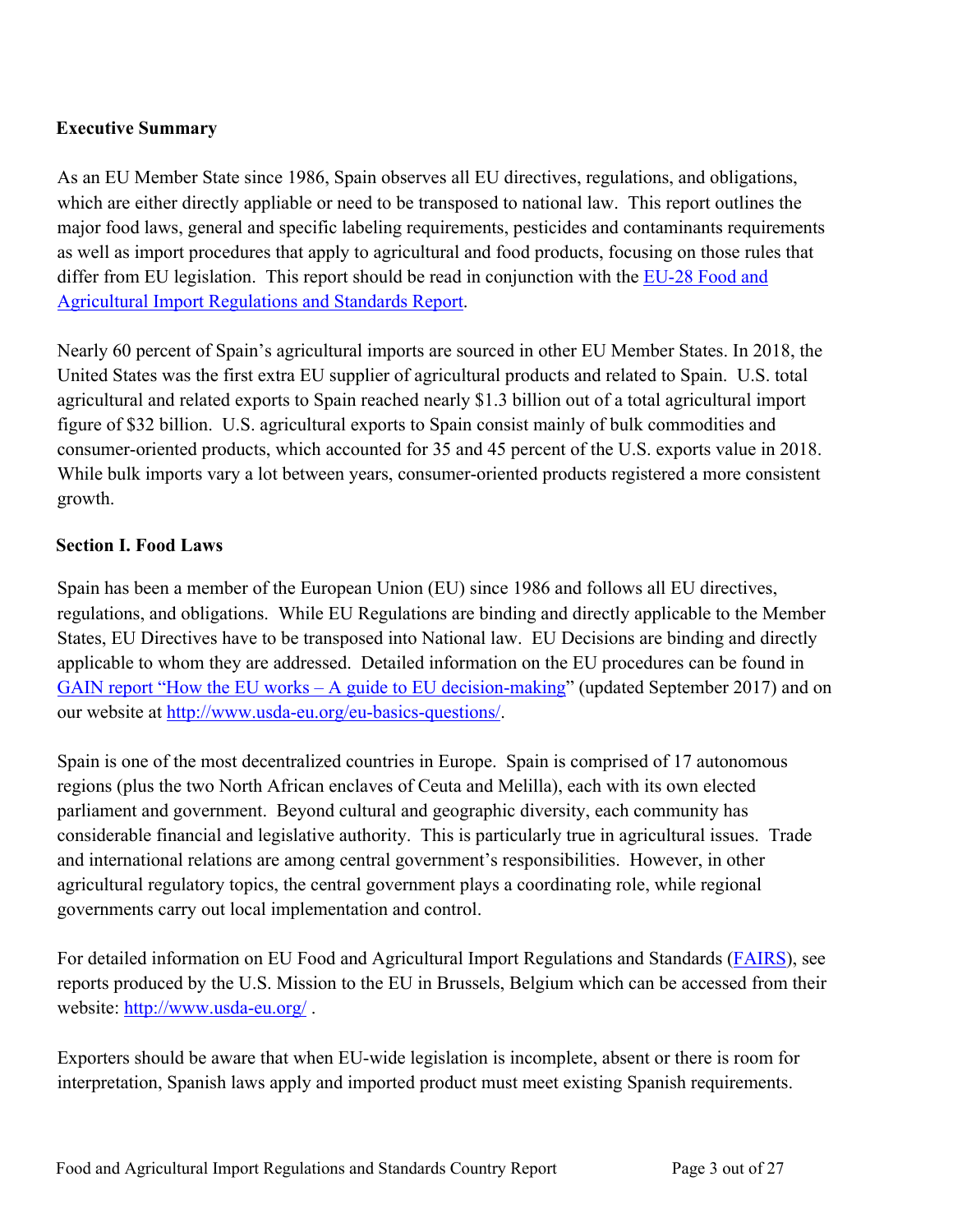Where legislation has not been harmonized at EU-level, "mutual recognition" should guarantee the free movement of goods in the EU. Under the principle of mutual recognition, products lawfully produced and/or marketed in one Member State should, in theory, be allowed to be marketed in any other Member State. Some examples of non-harmonized products include collagen casings, lanolin, gelatin and composite products.

There is one exception to the principle of mutual recognition, as certain directives allow Member States to make exceptions e.g. in cases where a country can prove public safety, health or environmental concerns about a product intended for import. [Regulation 764/2008](https://eur-lex.europa.eu/legal-content/EN/TXT/?uri=CELEX:32008R0764) sets out the procedural requirements for denying mutual recognition and defines the rights and obligations of national authorities on the one hand and enterprises on the other. A new Regulation on the mutual recognition of goods will apply as of April 19, 2020. [Regulation 2019/515](https://eur-lex.europa.eu/legal-content/EN/TXT/?uri=uriserv:OJ.L_.2019.091.01.0001.01.ENG&toc=OJ:L:2019:091:TOC) on the mutual recognition of goods lawfully marketed in another Member State replacing Regulation 764/2008. It introduces a voluntary 'mutual recognition declaration,' which businesses can use to demonstrate that their products are lawfully marketed in another EU country. Detailed information about the new rules can be found on the [European](https://ec.europa.eu/growth/single-market/goods/free-movement-sectors/mutual-recognition_en)  [Commission's website:](https://ec.europa.eu/growth/single-market/goods/free-movement-sectors/mutual-recognition_en)

Food and beverage products originating in the United States do not require Spain specific permits and are not subject to special rules or regulations for retail sale in Spain. However, all products must comply with the generally applied rules and regulations required for any food and beverage product sold within the EU market. Spain's food regulations apply to both domestically produced and imported food products.

# **Spanish Food law**

At the EU level, [Regulation \(EC\) 178/2002](http://eur-lex.europa.eu/legal-content/EN/TXT/PDF/?uri=CELEX:32002R0178&from=EN) sets out general principles and objectives for food law. In January 2018, the Commission finalized a ["fitness check](https://ec.europa.eu/food/sites/food/files/gfl_fitc_executive_summary_2018_en.pdf)" of General Food Law regulation 178/2002. It found that ineffective risk communication has a negative impact on consumers' trust and on the acceptability of risk management decisions. In June 2019, the EU Official Journal published Regulation [2019/1381](https://eur-lex.europa.eu/legal-content/EN/TXT/?uri=uriserv:OJ.L_.2019.231.01.0001.01.ENG&toc=OJ:L:2019:231:TOC) on the transparency and sustainability of the EU risk assessment in the food chain which amended the General Food law. The main elements of the regulation aim at ensuring more transparency, increasing the independence of studies, strengthening the governance of the European Food Safety Authority (EFSA) as well as developing comprehensive risk communication. The regulation will have an influence on eight sectoral legislative acts across the agri-food industry including food additive; smoke flavoring; food contact materials; food additive, food enzymes and flavoring and novel foods. For more information, please see GAIN Report E18037 on "Proposed New Rules on Transparency and [Risk Communication](https://apps.fas.usda.gov/newgainapi/api/Report/DownloadReportByFileName?fileName=Proposed%20New%20Rules%20on%20Transparency%20and%20Risk%20Communication_Brussels%20USEU_EU-28_6-5-2018)".

In Spain, the Food Safety and Nutrition Law ([Law 17/2011](http://www.boe.es/boe/dias/2011/07/06/pdfs/BOE-A-2011-11604.pdf)) published in July 2011, outlines the basic Spanish food and feed regulations. This law is based on EU Regulations and Directives and includes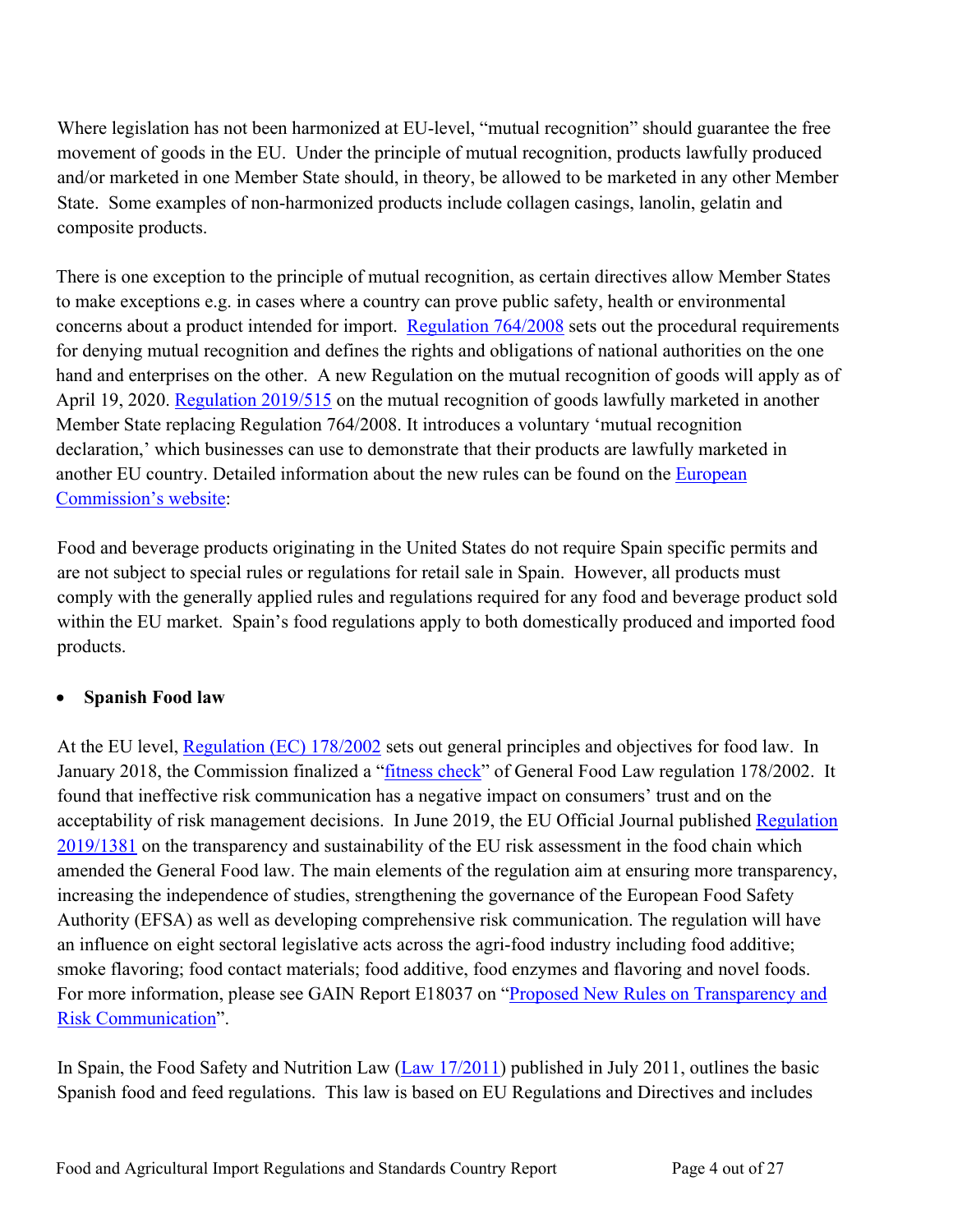the traditional food safety aspects of detection and removal of physical, chemical and biological hazards as well as other less conventional issues such as obesity prevention and food advertising rules. It applies equally to domestic and imported products.

The Spanish Food Safety and Nutrition Law establishes basic definitions, goals and principles for food safety. It also defines procedural rules, coordination mechanisms between the different public administrations responsible for food regulation. It sets out general food safety and health protection rules, regulates inspections and inspection fees, detention and seizure rules of suspect food and classifies breaches.

Spain has a decentralized system for testing and controlling the feed and food chain. While the central government has total oversight over the controls carried out in customs, the autonomous communities are responsible for enforcement and they establish their own monitoring and sampling plans throughout the food and feed chain coordinated by national authorities. Sampling plans are based on risk assessments and sampling is primarily done at the wholesale and the processing level.

### **Relevant Competent Authorities**

In Spain, the Ministry of Health, Consumption and Social Welfare (MSCBS) controls imports of agricultural product intended for human consumption; while the Ministry of Agriculture, Fisheries and Food (MAPA) controls imports of animal feed/ingredients and live animals not intended for direct human consumption.

The Spanish Consumption, Food Safety and Nutrition Agency (AESAN), under MSCBS, is responsible for Food Safety and coordinates control of the food chain. AESAN was established as an independent agency and it is also responsible for risk management. Within MAPA, the Sub directorate General for Livestock Resources coordinates the National plan in feedstuffs.

Importing biological material must be approved by the Ministry of Agriculture, Fisheries and Food (MAPA), or the Ministry of Health (MOH), depending on the nature of the potential risk. In cases where the biological material could potentially pose a threat in human health, the MOH is responsible for the import approval. In cases where the potential risk would affect to animal health, the Ministry of Agriculture (MAPA) oversees the import. For more information on biological material import procedure, please see Spain's latest [FAIRS Certificate Report.](https://gain.fas.usda.gov/Pages/Default.aspx)

For more information see FAS USEU section on [food safety](http://www.usda-eu.org/topics/food-safety/).

<span id="page-4-0"></span>Contact data for the above-mentioned Ministries are in **Appendix I**.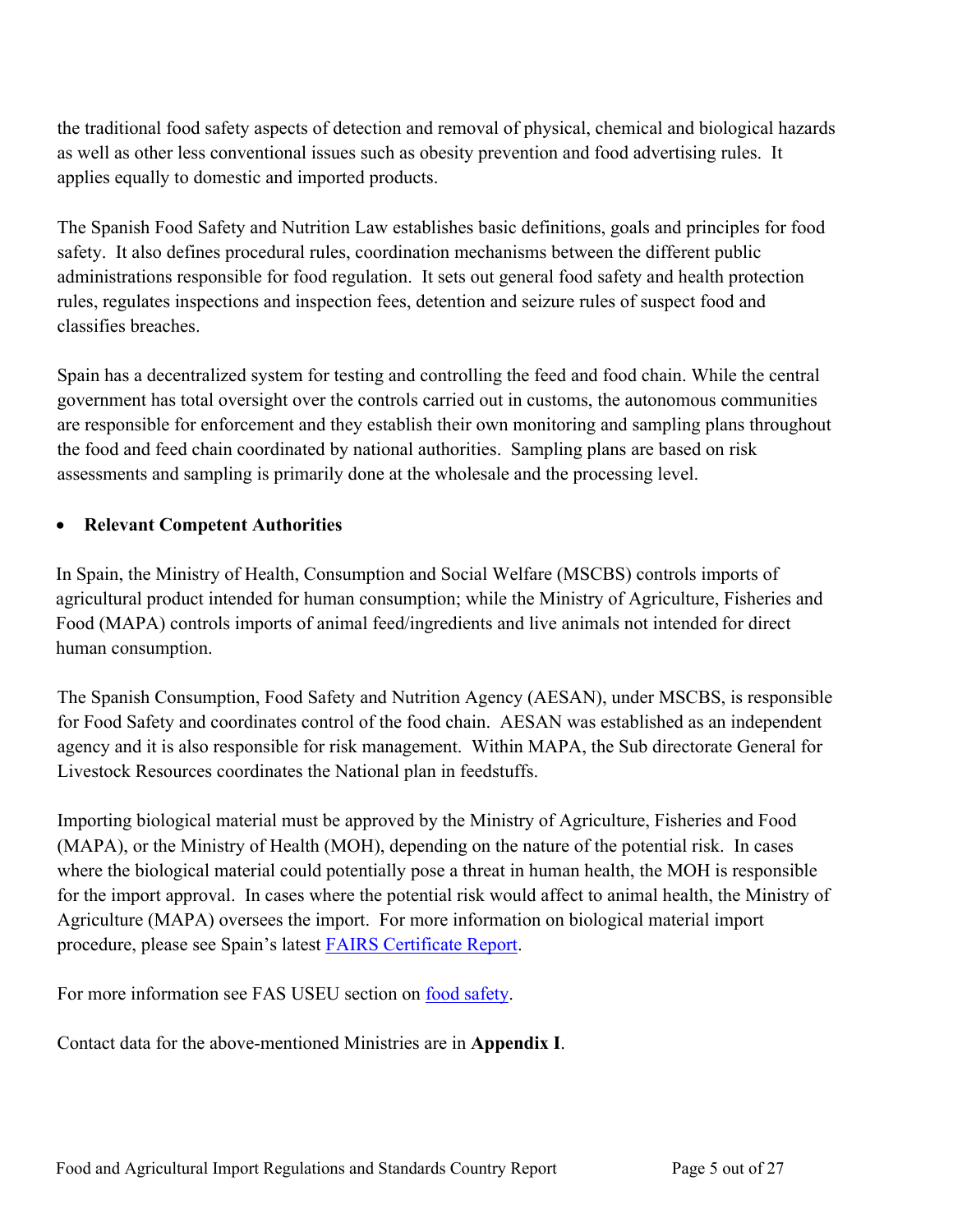# **Section II. Labeling Requirements**

## **General requirements:**

The U.S. standard label does not comply with EU labeling requirements.

Detailed information on labeling requirements that apply from December 13, 2016 can be found in the [USEU report on New EU food labeling rules](http://gain.fas.usda.gov/Recent%20GAIN%20Publications/NEW%20EU%20FOOD%20LABELING%20RULES%20PUBLISHED_Brussels%20USEU_EU-27_1-12-2012.pdf) as set out in the ["Food Information to Consumers \(FIC\)"](http://eur-lex.europa.eu/legal-content/EN/TXT/PDF/?uri=CELEX:02011R1169-20140219&rid=1)  [regulation 1169/2011.](http://eur-lex.europa.eu/legal-content/EN/TXT/PDF/?uri=CELEX:02011R1169-20140219&rid=1) This information can be supplemented by [GAIN report "How to Comply with](http://gain.fas.usda.gov/Recent%20GAIN%20Publications/How%20to%20Comply%20with%20the%20EU)  [the EU's New Food Labeling Rules."](http://gain.fas.usda.gov/Recent%20GAIN%20Publications/How%20to%20Comply%20with%20the%20EU) 

The Spanish Federation of Food and Beverage Industries **(FIAB)** along with Spanish retailers associations (ASEDAS, ACES and ANGED) have published a [guidance document](http://fiab.es/wp-content/uploads/2017/12/1.-GUI%CC%81A-FIAB-ACES-ASEDAS-ANGED-FIC.pdf) for [Regulation \(EC\)](http://eur-lex.europa.eu/legal-content/EN/TXT/PDF/?uri=CELEX:02011R1169-20140219&rid=1)  [1169/2011](http://eur-lex.europa.eu/legal-content/EN/TXT/PDF/?uri=CELEX:02011R1169-20140219&rid=1) compliance.

# **Language Requirements and Stickers**

**The Government of Spain permits multi-language labeling and stickers**; however, one of the languages must be Spanish. U.S. food manufacturers or exporters are encouraged to contact their potential importer to learn the applicable labeling requirements.

For non-packaged food, [Regulation \(EC\) 1169/2011](http://eur-lex.europa.eu/legal-content/EN/TXT/PDF/?uri=CELEX:02011R1169-20140219&rid=1) provisions have been implemented at the national level by [Royal Decree 126/2015](https://www.boe.es/buscar/pdf/2015/BOE-A-2015-2293-consolidado.pdf).

# <span id="page-5-0"></span>**Other Specific Labelling Requirements:**

### **Country of Origin Labeling**

Before the adoption of FIC [Regulation 1169/2011](http://eur-lex.europa.eu/LexUriServ/LexUriServ.do?uri=OJ:L:2011:304:0018:0063:EN:PDF) COOL was already mandatory for honey, fruit and vegetables, olive oil, fishery and aquaculture products, and beef. The FIC regulation extends the mandatory COOL requirement to fresh, chilled and frozen pork, sheep and goat meat and poultry.

For additional information, please visit the FAS USEU website section on [country of origin labeling](http://www.usda-eu.org/trade-with-the-eu/eu-import-rules/eu-labeling-requirements/country-of-origin-labeling/) as well as [GAIN report "The EU's Country of Origin Labeling Policy"](http://gain.fas.usda.gov/Recent%20GAIN%20Publications/The%20EU) and EU-28: EU Agriculture [Ministers Divided Over National COOL Measures.](https://gain.fas.usda.gov/Recent%20GAIN%20Publications/EU%20Agriculture%20Ministers%20Divided%20over%20National%20COOL%20Measures_Brussels%20USEU_EU-28_7-20-2017.pdf)

On May 29, 2018, the European Commission published *Implementing Regulation 2018/775*, which introduces mandatory dual origin labeling when a country of origin is given or visually implied on the label of a food product but the origin is not the same as that of its primary ingredient. More information can be found in the GAIN report "[Commission Briefing on New Origin Labeling Rules"](https://gain.fas.usda.gov/Recent%20GAIN%20Publications/Commission%20Briefing%20on%20New%20Origin%20Labeling%20Rules_Brussels%20USEU_EU-28_7-3-2018.pdf)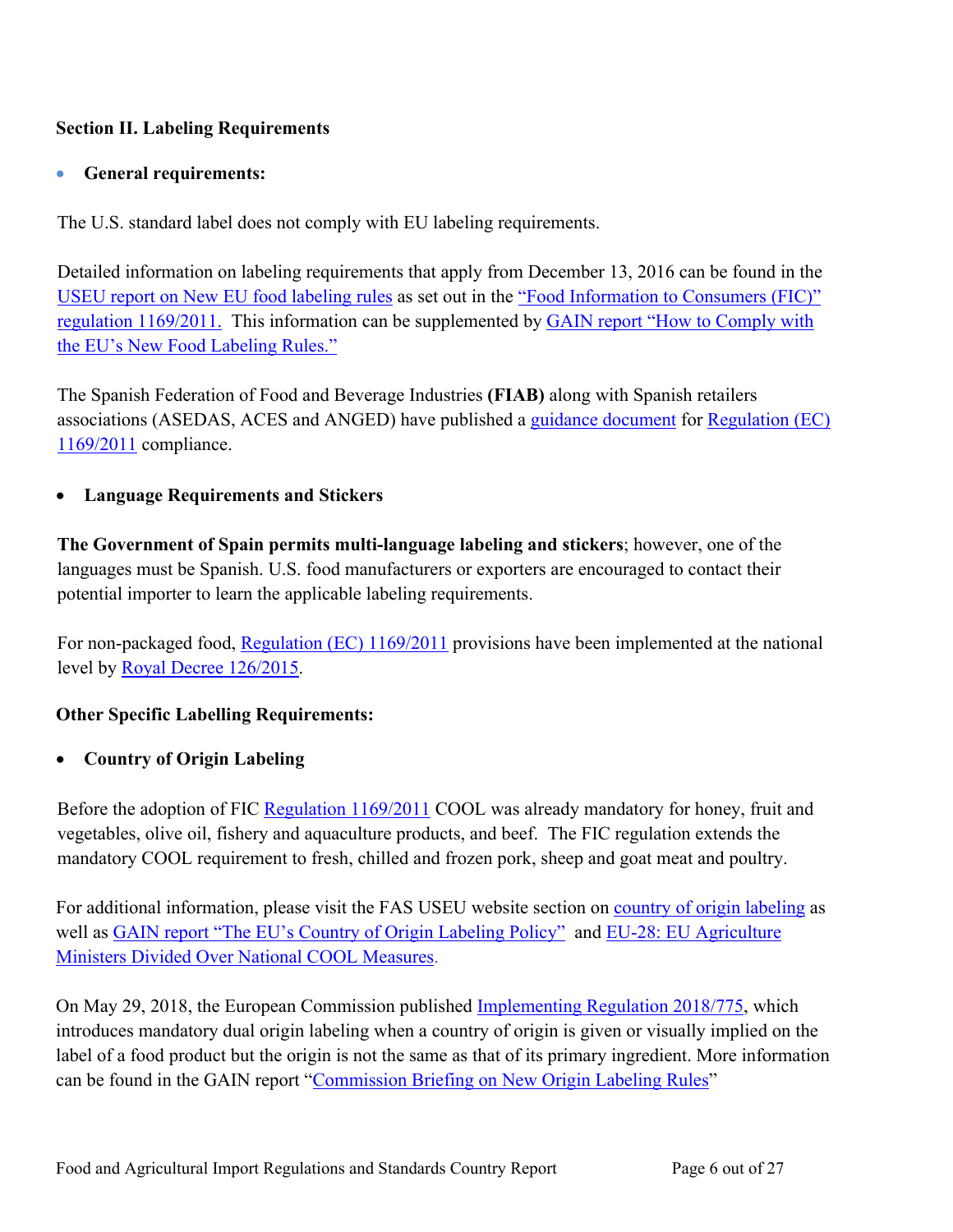In 2018, Spain enacted country of origin labelling for dairy<sup>1</sup> products. It requires companies to provide details of the origin of milk used in a product and the country where it has been processed. Dairy industry operators must have appropriate documents, systems or procedures to demonstrate to the competent authority the country of origin of milk used in the preparation of milk and milk products falling within the scope of the Royal Decree and conforming to the labelling of these products. Dairy industry operators are also allowed to expand on the obligatory country of origin labelling with more precise information on regional or territorial origin if it comes entirely from the indicated source. The requirements set out in the bill will be in place "on an experimental basis for a period of two years" similar to rules launched in other member states, such as [France,](https://www.legifrance.gouv.fr/affichTexte.do;jsessionid=FB718F62E4097B898AF1248CE3ECA151.tpdila08v_3?cidTexte=JORFTEXT000033053008&dateTexte=&oldAction=rechJO&categorieLien=id&idJO=JORFCONT000033052723) [Italy](http://www.gazzettaufficiale.it/atto/serie_generale/caricaDettaglioAtto/originario?atto.dataPubblicazioneGazzetta=2017-01-19&atto.codiceRedazionale=17A00291&elenco30giorni=false) and [Portugal.](https://dre.pt/application/conteudo/107495709) Additional information on the origin labelling for dairy products can be found in the GAIN Report "Spain Enacts [Country of Origin Labeling for Dairy and Dairy Products"](https://www.fas.usda.gov/data/spain-spain-enacts-country-origin-labeling-dairy-and-dairy-products).

## **Product-Specific Labeling**

For some products, specific labeling requirements have been established in addition to the general requirements described above. For more details see **Section VI** and the links below:

| <b>Beef</b>                   | Wine                        | <b>Organic Products</b>                 |
|-------------------------------|-----------------------------|-----------------------------------------|
| Cocoa & Chocolate Products    | <b>Fruit Juice</b>          | <b>Sugars</b>                           |
| Coffee & Chicory Extracts     | <b>Genetically Modified</b> | Fruit Jams, Jellies & Marmalades        |
|                               | Food and Feed               |                                         |
| Dietetic or Special Use Foods | <b>Nutrition and Health</b> | Honey                                   |
| <b>Fortified Foods</b>        | Claims                      | <b>Wholly Dehydrated Preserved Milk</b> |

For additional information in regards to EU labeling requirements, please visit the FAS USEU website section on [labeling requirements](https://www.usda-eu.org/trade-with-the-eu/eu-import-rules/eu-labeling-requirements/).

# **Genetically Modified Foods Labeling**

Spain follows EU-harmonized legislation on labeling [\(Regulation \(EC\) 1829/2003](http://eur-lex.europa.eu/legal-content/EN/TXT/PDF/?uri=CELEX:32003R1830&from=EN) on Genetically Modified Food and Feed, and [Regulation \(EC\) 1830/2003](http://eur-lex.europa.eu/legal-content/EN/TXT/PDF/?uri=CELEX:32003R1830&from=EN) on the Traceability and Labeling of Genetically Modified Organisms) and there is no "non-GMO" labeling regulation developed at the national level. No Non-GMO labeling scheme has been developed at the national level.

Spain has a decentralized system for testing and controlling unauthorized presence of GMO in the feed and food chain. While the government has a total control over the controls carried out in customs, the 17 autonomous communities establish their own monitoring and sampling plans throughout the food

<sup>1</sup> *Liquid milk, powder, yoghurts and butter. Ice cream is excluded from the requirement as well as imported dairy products (of which cheese represents a large share) or cheeses under GI labels.*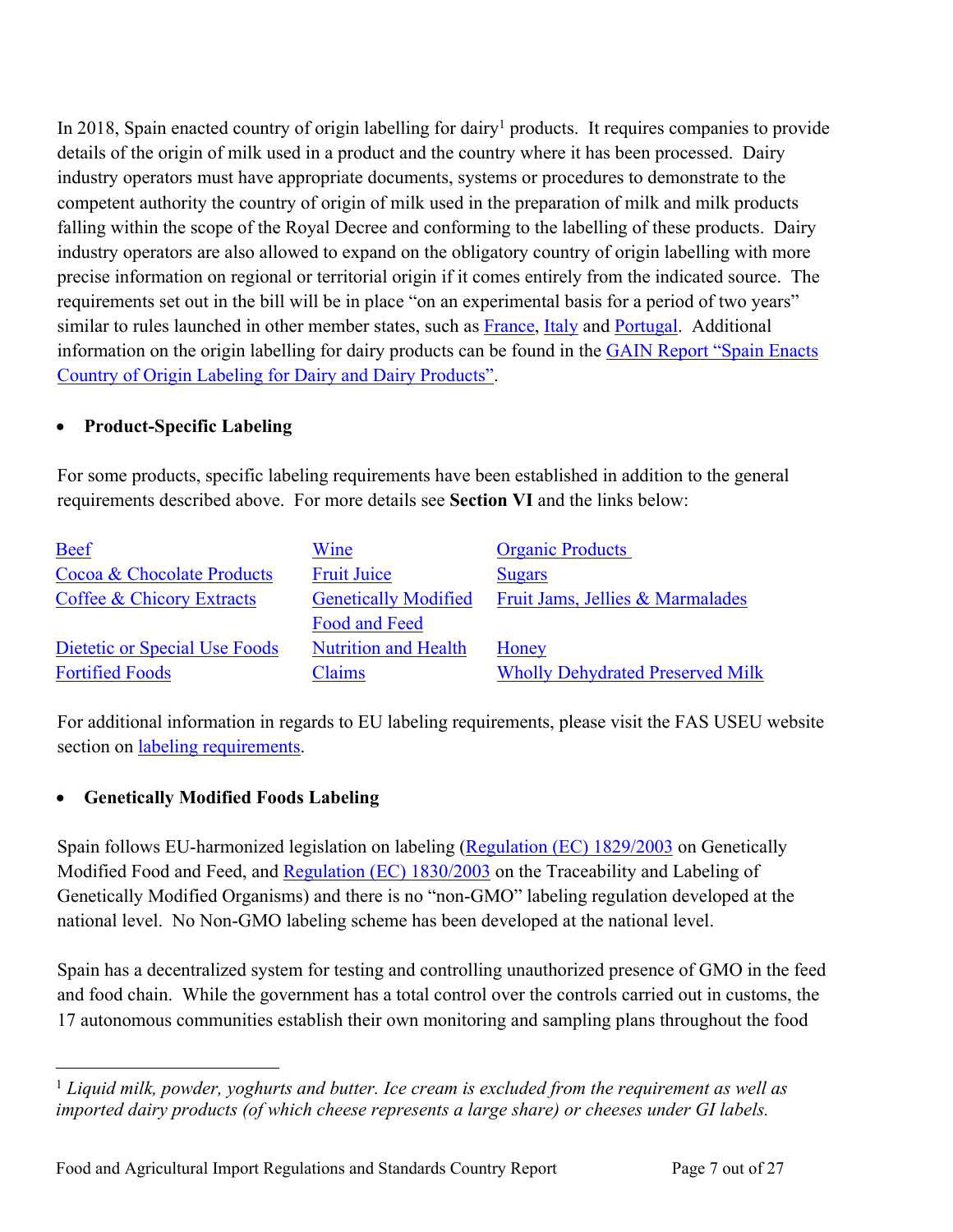and feed chain in coordination with national authorities. Sampling plans are based on risk assessments and primarily carried out at the wholesale and the processing level.

In Spain, practically all animal feed contains GE products, and consequently it is default labeled as "contains GE products." Meanwhile, in the human food chain, most food manufacturers have eliminated the use of biotech products from food product manufacturing to avoid having to label products as "Contains GMOs."

For more information, please see [Spain's Biotech Annual Report](http://gain.fas.usda.gov/Recent%20GAIN%20Publications/Agricultural%20Biotechnology%20Annual_Madrid_Spain_12-12-2017.pdf), or visit FAS USEU website section on [Biotechnology](http://www.usda-eu.org/trade-with-the-eu/eu-import-rules/agricultural-biotechnology/).

### **Nutrition and Health Claims**

[Regulation 1924/2006](http://eur-lex.europa.eu/LexUriServ/LexUriServ.do?uri=OJ:L:2007:012:0003:0018:EN:PDF) sets out EU-wide conditions for the use of **nutrition** and **health claims** on foods. The use of **nutrition claims** not included in the annex is not allowed. [Regulation 353/2008](http://eur-lex.europa.eu/LexUriServ/LexUriServ.do?uri=CONSLEG:2008R0353:20091221:EN:PDF) sets out implementing rules for applications for the authorization of **health claims** as provided for in Article 15 of Regulation 1924/2006. [GAIN Report E48055](http://www.fas.usda.gov/gainfiles/200805/146294691.pdf) describes how application dossiers for authorization of health claims should be prepared and presented. A guidance document on how companies can apply for health claim authorizations can be downloaded from EFSA's website at [http://www.efsa.europa.eu/en/nda/ndaclaims.htm.](http://www.efsa.europa.eu/en/nda/ndaclaims.htm)

[Regulation \(EC\) 432/2012](http://eur-lex.europa.eu/LexUriServ/LexUriServ.do?uri=OJ:L:2012:136:0001:0040:en:PDF), which establishes a list of permitted **health claims** made on foods, other than those referring to the reduction of disease risk and to children's development and health became applicable on December 14, 2012, although mandatory nutrition declaration became applicable on December 13, 2016. For detailed information on health/nutritional labeling, please consult the latest [EU-28 FAIRS Report](http://gain.fas.usda.gov/Recent%20GAIN%20Publications/Food%20and%20Agricultural%20Import%20Regulations%20and%20Standards%20-%20Narrative_Brussels%20USEU_EU-28_12-7-2017.pdf) or visit the FAS USEU website section on [nutritional claims](http://www.usda-eu.org/trade-with-the-eu/eu-import-rules/nutrition-health-claims/). [Regulation \(EC\)](http://eur-lex.europa.eu/LexUriServ/LexUriServ.do?uri=OJ:L:2013:251:0007:0009:EN:PDF)  [907/2013](http://eur-lex.europa.eu/LexUriServ/LexUriServ.do?uri=OJ:L:2013:251:0007:0009:EN:PDF) establishes rules for the use of "generic descriptors" which could be interpreted by consumers as health claims. For more information see [GAIN report "Health Claims – New EU Regulation on](http://gain.fas.usda.gov/Recent%20GAIN%20Publications/Health%20Claims%20-%20New%20EU%20Regulation%20on%20Generic%20Descriptors_Brussels%20USEU_EU-27_11-6-2013.pdf)  [Generic Descriptors."](http://gain.fas.usda.gov/Recent%20GAIN%20Publications/Health%20Claims%20-%20New%20EU%20Regulation%20on%20Generic%20Descriptors_Brussels%20USEU_EU-27_11-6-2013.pdf) Non-compliant trademarks and brand names must be entirely removed from the EU market by January 19, 2022.

In Spain, [Royal Decree 903/1992](http://www.boe.es/boe/dias/1999/08/24/pdfs/A31410-31418.pdf) as amended by [Royal Decree 2180/2004](http://www.boe.es/boe/dias/2004/11/13/pdfs/A37494-37495.pdf) and [Royal Decree 1669/2009](http://www.boe.es/boe/dias/2009/11/07/pdfs/BOE-A-2009-17652.pdf) transpose the current EU governing directives into national law. More information can be found in [AECOSAN's website.](http://www.aecosan.msssi.gob.es/AECOSAN/web/seguridad_alimentaria/detalle/declaraciones_nutricionales_saludables.htm)

### **Frozen Foodstuffs**

[Council Directive 89/108/EEC](https://eur-lex.europa.eu/legal-content/EN/TXT/HTML/?uri=CELEX:31989L0108&from=en) sets rules for quick-frozen foodstuffs and for their packaging and labeling. This Directive is transposed into National Law by [Royal Decree 1109/1991](https://www.boe.es/boe/dias/1991/07/17/pdfs/A23724-23725.pdf) as amended.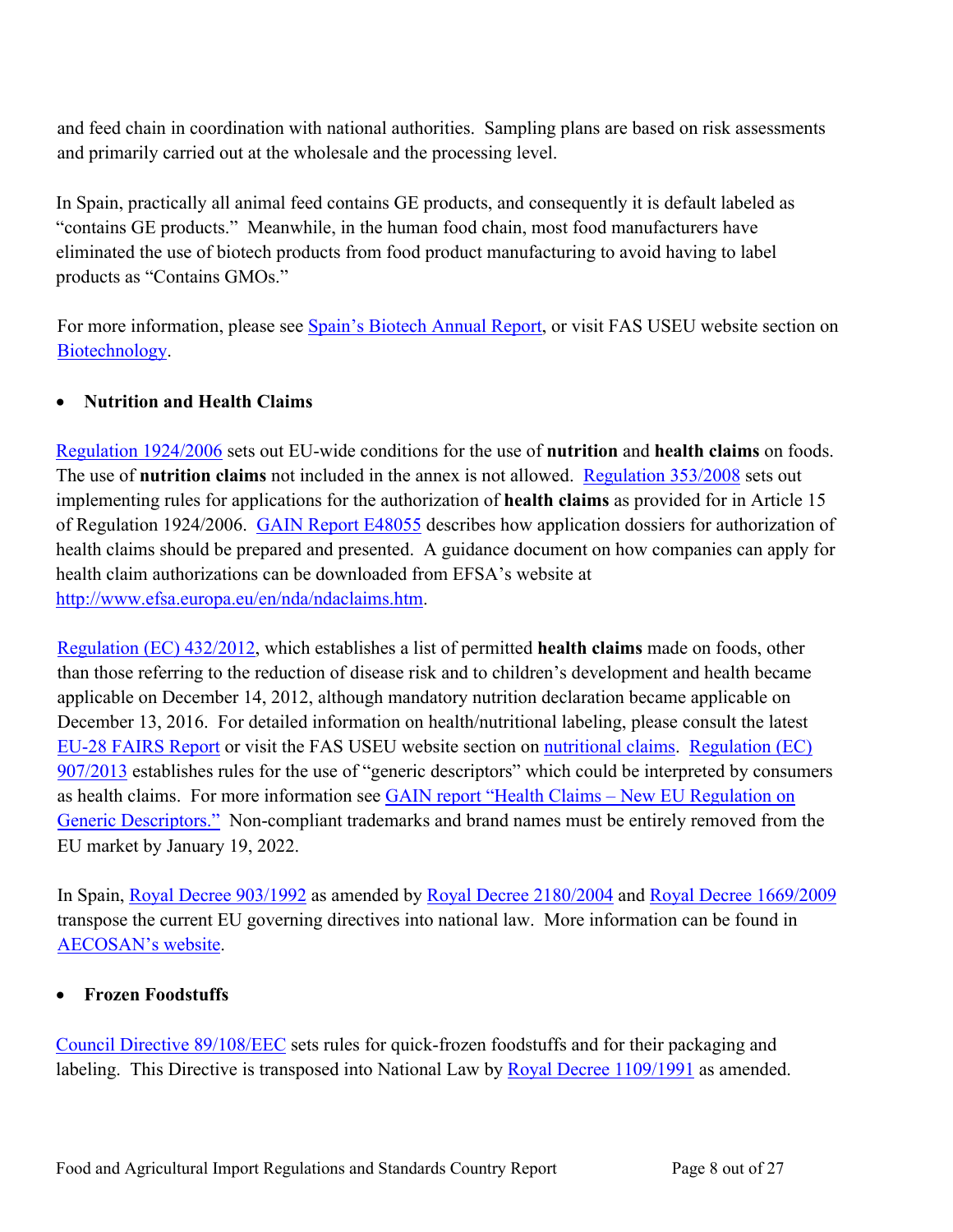# **Vertical & Product-Specific Legislation**

Directive 2001/112/EC amended by [Directive 2012/12/EU](https://eur-lex.europa.eu/LexUriServ/LexUriServ.do?uri=OJ:L:2012:115:0001:0011:EN:PDF) regulates to fruit juices and certain similar products intended for human consumption. Key amendments which affect to the fruit juice labeling rules include orange juice, nutrition claims, mixed juices and sugars and sweeteners. Directive 2012/12/EC was transposed to national law by [Royal Decree 781/2013](http://www.boe.es/boe/dias/2013/10/12/pdfs/BOE-A-2013-10611.pdf). . Detailed information on key changes introduced by the new directive can be found in [GAIN report "New EU Fruit Juice Labeling](http://gain.fas.usda.gov/Recent%20GAIN%20Publications/NEW%20EU%20FRUIT%20JUICE%20LABELING%20RULES_Brussels%20USEU_EU-27_5-31-2012.pdf)  [Rules](http://gain.fas.usda.gov/Recent%20GAIN%20Publications/NEW%20EU%20FRUIT%20JUICE%20LABELING%20RULES_Brussels%20USEU_EU-27_5-31-2012.pdf)."

[Directive 2014/63](https://eur-lex.europa.eu/legal-content/EN/TXT/HTML/?uri=CELEX:32014L0063&from=DE) amending Directive 2001/110/EC relating to honey was transposed to national law by [Royal Decree 473/2015](https://www.boe.es/diario_boe/txt.php?id=BOE-A-2015-6841) amending [Royal Decree 1049/2003](https://www.boe.es/boe/dias/2003/08/05/pdfs/A30181-30183.pdf) on Honey Quality Standards).

## <span id="page-8-0"></span>**Section III. Packaging and Container Regulations**

Spain applies EU-harmonized legislation to packaging and containers.

**Size and Content**

There are two EU Directives related to the making-up by weight or by volume of certain prepackaged products [\(Council Directive 76/211/EEC](http://eur-lex.europa.eu/legal-content/EN/TXT/PDF/?uri=CELEX:31976L0211&from=EN)) and laying down rules on nominal quantities for pre-packed products [\(Directive 2007/45/EC\)](http://eur-lex.europa.eu/LexUriServ/LexUriServ.do?uri=OJ:L:2007:247:0017:0020:EN:PDF) that were transposed into Spain's National Law by Royal Decree [1801/2008](http://www.boe.es/boe/dias/2008/11/04/pdfs/A43706-43712.pdf).

### **Packaging Waste Management**

Member States are required to take measures to reduce packaging waste and must introduce systems for reuse, recovery and recycling of packaging materials. [Council Directive 94/62/EC](https://eur-lex.europa.eu/legal-content/EN/TXT/?qid=1538573589380&uri=CELEX:31994L0062) provides for measures aimed at limiting the production of packaging waste and promoting recycling, re-use and other forms of waste recovery. [Council Directive 94/62/EC](https://eur-lex.europa.eu/legal-content/EN/TXT/?qid=1538573589380&uri=CELEX:31994L0062) on packaging and packaging waste was transposed to Spanish Law as amended by [Law 11/1997.](https://www.boe.es/boe/dias/1997/04/25/pdfs/A13270-13277.pdf) [Directive 2018/852](https://eur-lex.europa.eu/legal-content/EN/TXT/HTML/?uri=CELEX:32018L0852&from=EN) amending [Council](https://eur-lex.europa.eu/legal-content/EN/TXT/?qid=1538573589380&uri=CELEX:31994L0062)  Directive  $94/62/EC$  is yet to be transposed to national Law.

### **Materials in contact with foodstuffs**

[European Parliament and Council Regulation 1935/2004](http://eur-lex.europa.eu/LexUriServ/LexUriServ.do?uri=CONSLEG:2004R1935:20090807:EN:PDF) specifies the main requirements for all materials that come into contact with foodstuffs. It also sets out labeling and traceability requirements and the procedure for the authorization of substances through the European Food Safety Authority (EFSA). Annex I to regulation 1935/2004 lists the group of materials, which may be covered by specific measures.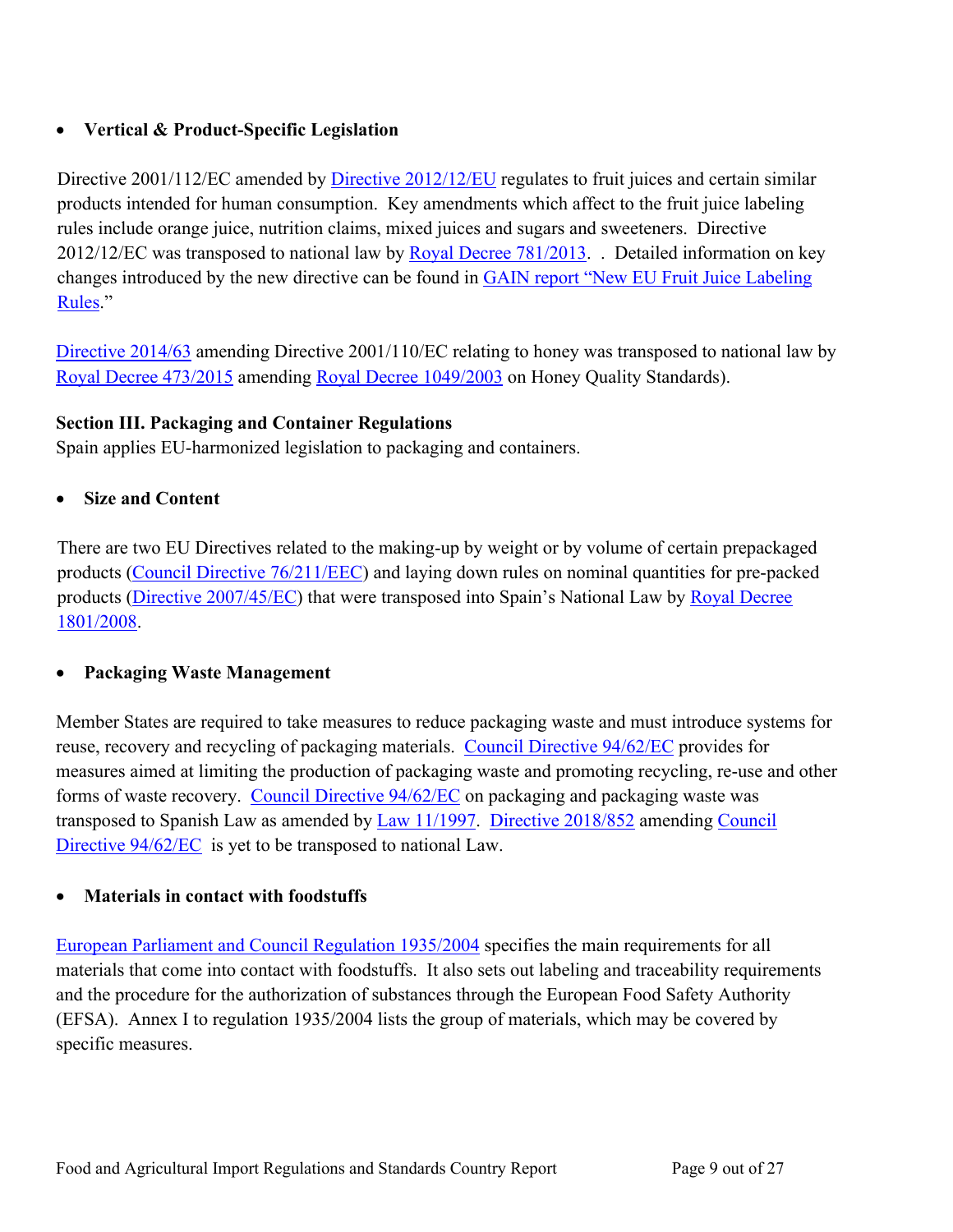[Commission Regulation 2023/2006](http://eur-lex.europa.eu/LexUriServ/LexUriServ.do?uri=CONSLEG:2006R2023:20080417:EN:PDF) lays down rules on good manufacturing practice (GMP) for the groups of materials and articles intended to come into contact with food listed in annex I to Regulation 1935/2004.

Specific measures set out additional requirements and include lists of authorized substances and materials. To date, [specific directives](http://ec.europa.eu/food/safety/chemical_safety/food_contact_materials/legislation_en) have been developed for [plastic materials \(Commission](https://eur-lex.europa.eu/legal-content/EN/TXT/?uri=CELEX:02011R0010-20180914)  [Regulation 10/2011\),](https://eur-lex.europa.eu/legal-content/EN/TXT/?uri=CELEX:02011R0010-20180914) including a union list of authorized substances. In Spain, [Royal Decree 847/2011](http://www.boe.es/boe/dias/2011/07/11/pdfs/BOE-A-2011-11828.pdf) defines the positive list of polymeric substances allowed to be in contact with foodstuffs.

[Commission Implementing Regulation 321/2011,](http://eur-lex.europa.eu/LexUriServ/LexUriServ.do?uri=OJ:L:2011:087:0001:0002:EN:PDF) amending Regulation 10/2011 on plastic materials, bans the use of Bisphenol A in plastic infant feeding bottles, while [Commission Regulation \(EU\)](https://eur-lex.europa.eu/legal-content/EN/TXT/?uri=CELEX:32018R0213)  [2018/213](https://eur-lex.europa.eu/legal-content/EN/TXT/?uri=CELEX:32018R0213) is limiting the use of bisphenol A in varnishes and coatings intended to come into contact with food. This is directly applicable in Spain.

[Directive \(EU\) 2019/904](https://eur-lex.europa.eu/eli/dir/2019/904/oj) on the reduction of the impact of certain plastic products on the environment targets the ten single use plastic products most often found on Europe's beaches and seas, as well as lost fishing gear. The ban of certain products could also affect food packaging in the future.

#### <span id="page-9-0"></span>**Section IV. Food Additives Regulations**

Spain applies EU-harmonized legislation regarding **food additives** and **flavorings**.

The EU's "Package on Food Improvement Agents" includes four Regulations:

- [Regulation 1331/2008](http://eur-lex.europa.eu/LexUriServ/LexUriServ.do?uri=OJ:L:2008:354:0001:0006:EN:PDF) established a common authorization procedure for **food additives**, **food enzymes** and **food flavorings**.
- [Regulation 1332/2008](http://eur-lex.europa.eu/legal-content/EN/TXT/PDF/?uri=CELEX:02008R1332-20121203&rid=1) on **food enzymes**, which introduced harmonized rules for their scientific evaluation and authorization in the EU. Until the Commission draws up an EU-list of authorized food enzymes, national rules will continue to apply. For detailed information, see the [European](https://ec.europa.eu/food/safety/food_improvement_agents/enzymes_en)  [Commission's website](https://ec.europa.eu/food/safety/food_improvement_agents/enzymes_en) on the subject.
- [Regulation 1333/2008](http://eur-lex.europa.eu/legal-content/EN/TXT/?qid=1478535579855&uri=CELEX:02008R1333-20160525) on **food additives**. The Commission's [food additives database](https://ec.europa.eu/food/safety/food_improvement_agents/additives/database_en) together with its [user guide](https://webgate.ec.europa.eu/foods_system/resources/userDocuments/FAD_userGuide.pdf) provides detailed information on the different food additives allowed in the EU.
- [Regulation 1334/2008](http://eur-lex.europa.eu/legal-content/EN/TXT/?qid=1478535677172&uri=CELEX:02008R1334-20160818) on **flavorings**. An [on-line database](https://webgate.ec.europa.eu/foods_system/main/?sector=FFL&auth=SANCAS) allows consumers, food businesses and food control authorities to verify which flavoring substances are authorized in food. [Regulation 1334/2008](https://eur-lex.europa.eu/legal-content/EN/TXT/?qid=1571666826521&uri=CELEX:32008R1334) lays down additional rules on the use of the term "natural". Guidance documents by FoodDrink Europe (EU Food and Drink Industry Confederation can be found in the [link](https://www.fooddrinkeurope.eu/uploads/publications_documents/FoodDrinkEurope_Guidelines_on_Flavourings1.pdf).

At the EU level, processing aids are regulated by [Directive 2009/32/EC](http://eur-lex.europa.eu/legal-content/EN/TXT/HTML/?uri=CELEX:32010L0059&from=EN) which was transposed by [Royal](https://www.boe.es/boe/dias/2011/08/30/pdfs/BOE-A-2011-14223.pdf)  [Decree 1101/2011](https://www.boe.es/boe/dias/2011/08/30/pdfs/BOE-A-2011-14223.pdf). The use of processing aids is subject to authorization at the Member State level.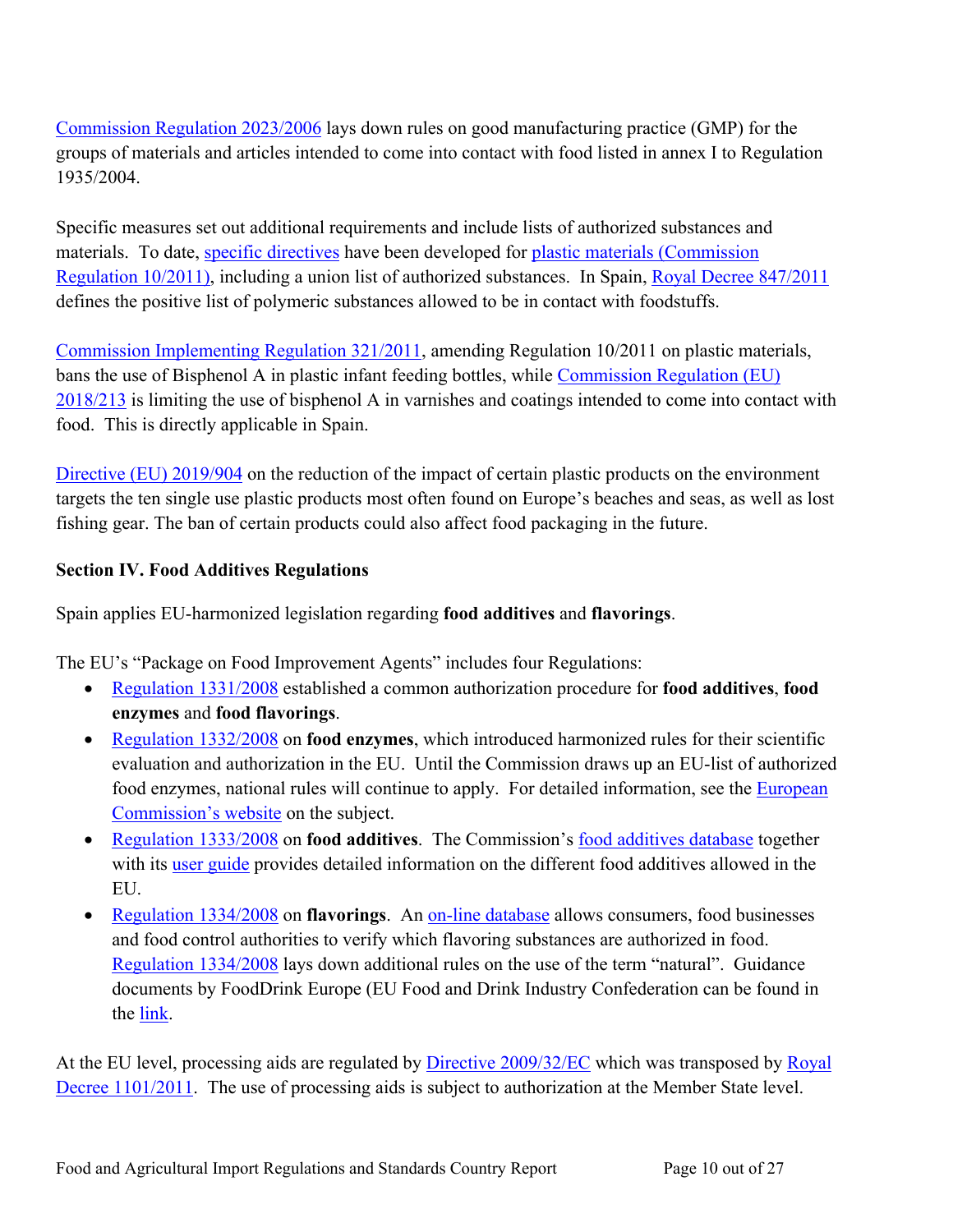Requests should be addressed to Agencia Española de Seguridad Alimentaria y Nutrición (AESAN). Contact details are in **Appendix I**.

For detailed information on the EU-harmonized legislation on food additive regulations, please consult the [EU-28 FAIRS Report](http://gain.fas.usda.gov/Recent%20GAIN%20Publications/Food%20and%20Agricultural%20Import%20Regulations%20and%20Standards%20-%20Narrative_Brussels%20USEU_EU-28_12-7-2017.pdf) as well as the FAS USEU website section on [Food Additives.](http://www.usda-eu.org/trade-with-the-eu/eu-import-rules/food-additives/)

## <span id="page-10-0"></span>**Section V. Pesticides and Other Contaminants**

# **PESTICIDES**

## **Pesticides Registration**

[Regulation \(EC\) 1107/2009](http://eur-lex.europa.eu/legal-content/EN/TXT/PDF/?uri=CELEX:32009R1107&from=EN) for placing plant protection products on the market replaced Directive 91/414/EEC. This piece of regulation, applied since June 14<sup>th</sup>, 2011, defines zonal authorizations. Spain is included in the Zone C (South) along with Bulgaria, Cyprus, France, Greece, Italy, Malta and Portugal). [Commission implementing Regulation 540/2011](http://eur-lex.europa.eu/LexUriServ/LexUriServ.do?uri=OJ:L:2011:153:0001:0186:EN:PDF) establishes a list of approved active substances. The "Pesticide Package" also contains **Directive 2009/128/EC** for the sustainable use of pesticides, which was transposed to national law by [Royal Decree 1311/2012.](https://www.boe.es/boe/dias/2012/09/15/pdfs/BOE-A-2012-11605.pdf)

The authorization-registration of plant protection products remains the responsibility of Member States to meet and particularities of its climate-region. In Spain:

- AESAN is responsible for the risk assessment of the consumer associated risk. [Royal Decree](https://www.boe.es/boe/dias/2014/12/03/pdfs/BOE-A-2014-12561.pdf)  [971/2014](https://www.boe.es/boe/dias/2014/12/03/pdfs/BOE-A-2014-12561.pdf) establishes the risk evaluation procedure in Spain.
- The Ministry of Agriculture, Fisheries and Food, is responsible for the product registration. For application for pesticide registration in Spain contact Subdirección General de Sanidad e Higiene Vegetal y Forestal (MAPA). Contact details can be found in **Appendix I**. Form available in the [link.](http://www.mapama.gob.es/agricultura/pags/fitos/registro/fichas/pdf/Modelo%20solicitud%20Registro.pdf)
- The Autonomous Regions are responsible for surveillance and control of MRLs. Harmonized sampling methods are established for the official control of residues in and on products of plant and animal origin by [Commission Directive 2002/63/EC,](http://eur-lex.europa.eu/legal-content/EN/TXT/HTML/?uri=CELEX:32002L0063&from=EN) which was transposed to national law by [Royal Decree 290/2003.](https://www.boe.es/boe/dias/2003/03/08/pdfs/A09299-09308.pdf)

# **Upcoming Review**

The European Commission did a regulatory fitness and performance check [\(REFIT\) on the EU](https://ec.europa.eu/food/plant/pesticides/refit_en)  [legislation on pesticides and pesticides residues](https://ec.europa.eu/food/plant/pesticides/refit_en). The evaluation process consisted of different steps, such as a roadmap, an external study, as well as a consultation strategy with an online public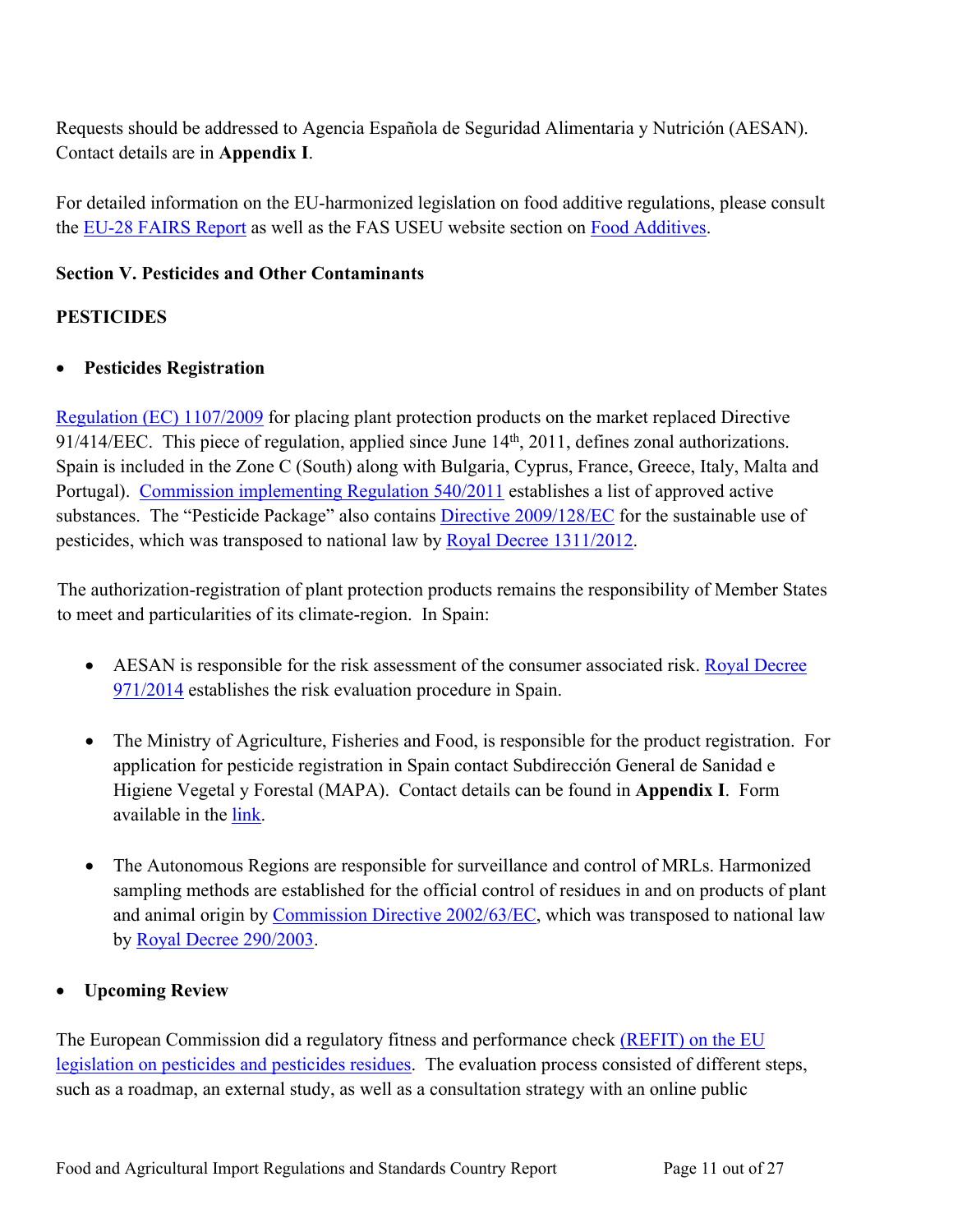consultation, focus groups, in-depth interview, case studies etc. in order to collect data and information. The final report concluding the REFIT of the EU pesticide legislation was finalized in the first half of 2019 but as of the date of this report has yet to be released. In addition to the Commission's evaluation, the European Parliament formed a special Committee on Pesticides that investigated glyphosate and other pesticide products. Some of the recommendations from the **PEST** Committee's final report were also used for the final REFIT report.

## **Official Controls**

Harmonized sampling methods are established for the official control of residues in and on products of plant and animal origin by [Commission Directive 2002/63/EC.](http://eur-lex.europa.eu/legal-content/EN/ALL/?uri=CELEX:32002L0063&qid=1479381347810) [Commission Implementing Regulation](https://eur-lex.europa.eu/legal-content/en/TXT/?uri=CELEX:32019R0533)  [2019/533 outlines the latest version of the coordinated multi annual control program of the EU for](https://eur-lex.europa.eu/legal-content/en/TXT/?uri=CELEX:32019R0533)  [pesticides residues,](https://eur-lex.europa.eu/legal-content/en/TXT/?uri=CELEX:32019R0533) which requires Member States to take and analyze samples for product and pesticide residue combinations in food of plant and animal origin. Annex I to the Regulation sets out the pesticide and product combinations to be monitored. Annex II sets out the number of samples that need to be taken for each combination. The Member States must submit results of the sample tests to the EU by 31 August 2021, 2022 and 2023 for samples tested in 2020, 2021 and 2022 respectively. For more information see the European Commission [website.](https://ec.europa.eu/food/plant/pesticides/max_residue_levels_en)

# **CONTAMINANTS**

Spain applies EU-harmonized legislation regarding food contaminants. For detailed information on the EU-harmonized legislation on food additive regulations, please consult the [EU-28 FAIRS Report](http://gain.fas.usda.gov/Recent%20GAIN%20Publications/Food%20and%20Agricultural%20Import%20Regulations%20and%20Standards%20-%20Narrative_Brussels%20USEU_EU-28_12-7-2017.pdf) as well as the USEU website section on [contaminants.](http://www.usda-eu.org/trade-with-the-eu/eu-import-rules/contaminants/)

**Residues in Animal Products**

[Council Directive 96/23/EC](http://eur-lex.europa.eu/legal-content/EN/TXT/PDF/?uri=CELEX:31996L0023&from=en) on measures to monitor certain substances and residues in live animals and animal products and [Council Directive 96/22/EC](http://eur-lex.europa.eu/LexUriServ/LexUriServ.do?uri=CONSLEG:1996L0022:20081218:ES:PDF) were transposed to national law by [Royal Decree](http://www.boe.es/boe/dias/1998/08/07/pdfs/A26910-26927.pdf)  [1749/1998](http://www.boe.es/boe/dias/1998/08/07/pdfs/A26910-26927.pdf) and [Royal Decree 1373/1997](https://www.boe.es/boe/dias/1997/08/30/pdfs/A26028-26032.pdf), respectively.

[Council Directive 96/23/EC](http://eur-lex.europa.eu/legal-content/EN/TXT/PDF/?uri=CELEX:31996L0023&from=en) on measures to monitor certain substances and residues in live animals and animal products and [Council Directive 96/22/EC](http://eur-lex.europa.eu/LexUriServ/LexUriServ.do?uri=CONSLEG:1996L0022:20081218:ES:PDF) were transposed to national law by Royal Decree [1749/1998](https://www.boe.es/buscar/doc.php?id=BOE-A-1998-19112) and [Royal Decree 1373/1997](https://www.boe.es/buscar/doc.php?id=BOE-A-1997-19127) as amended by [Royal Decree 2178/2004.](https://www.boe.es/buscar/act.php?id=BOE-A-2004-19312)

For additional information, please visit the FAS USEU website section on [Residue Plans](http://www.usda-eu.org/trade-with-the-eu/eu-import-rules/certification/residue-plans/).

# <span id="page-11-0"></span>**Section VI. Other Requirements, Regulations and Registration Measures**

**Facility Registration**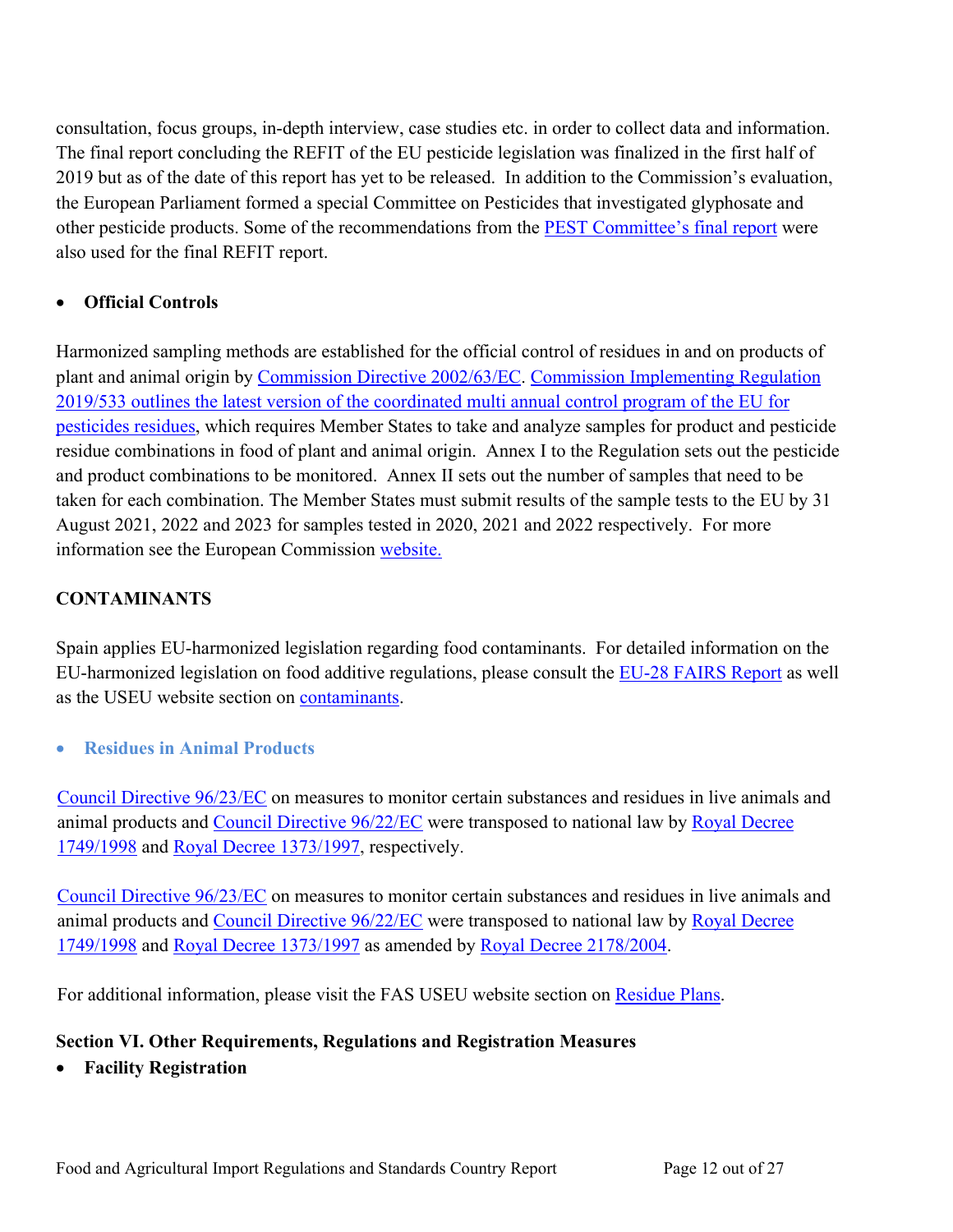Exports of product of animal origin such as red meat, meat products, farmed and wild game meat, ratites, milk and milk products, seafood, bovine embryos and semen, porcine and equine semen, gelatin, animal casings and animal by-products to the EU from the U.S. may originate only from EU approved U.S. establishments. A comprehensive list of U.S. approved establishments can be found in the FAS USEU section on [approved establishments.](http://www.usda-eu.org/trade-with-the-eu/eu-import-rules/certification/approved-u-s-establishments/) Detailed information on approved U.S. establishments is available on our website at [http://www.usda-eu.org/trade-with-the-eu/eu-import-rules/certification/.](http://www.usda-eu.org/trade-with-the-eu/eu-import-rules/certification/) Third country lists per sector and per country are published on the [European Commission's website.](https://webgate.ec.europa.eu/sanco/traces/output/non_eu_listsPerCountry_en.htm)

### **Product Registration**

Generally, there is no EU requirement to register imported foods except for the introduction of novel foods. Detailed information is provided in **Section VI "Other Specific Standards**."

Also, when introducing certain foodstuffs such as total diet replacements for weight control, falling within the scope of the EU's [Foods for Specific Groups Regulation 609/2013](http://eur-lex.europa.eu/legal-content/EN/TXT/?qid=1510147943855&uri=CELEX:02013R0609-20170711)**,** exporters need to notify the [Member States competent authorities](https://ec.europa.eu/food/sites/food/files/safety/docs/labelling_nutrition-supplements-food_supplements_authorities_en.pdf). A summary on the notification process requirements can be found in the [link](http://www.aecosan.msssi.gob.es/AECOSAN/web/seguridad_alimentaria/detalle/nuevos_alimentos.htm) (Spanish language only). Exporters of **vitamin-enriched foods** or **nutritional supplements** are especially advised to check for the existence of specific Member State registration or notification requirements. A list of the competent Member State authorities is available on the [European Commission's website.](https://ec.europa.eu/food/sites/food/files/safety/docs/labelling_nutrition-supplements-food_supplements_authorities_en.pdf) In Spain, the Agencia Española de Seguridad Alimentaria y Nutrición (AESAN) is responsible for these procedures. Contact details are in **Appendix I**.

# **Certification**

The Spanish Government applies EU-harmonized legislation for other related regulations and requirements including product inspection, registration and certification. For detailed information on certification, please see the [USEU certification site.](http://www.usda-eu.org/trade-with-the-eu/eu-import-rules/certification/)

An overview of all U.S. authorities that issue the legally required certificates for export to the EU is available on our website at [https://www.usda-eu.org/trade-with-the-eu/eu-import-rules/certification/u-s](https://www.usda-eu.org/trade-with-the-eu/eu-import-rules/certification/u-s-agencies-providing-eu-certificates/)[agencies-providing-eu-certificates/.](https://www.usda-eu.org/trade-with-the-eu/eu-import-rules/certification/u-s-agencies-providing-eu-certificates/)

[Council Directive 2000/29/EC](https://eur-lex.europa.eu/legal-content/EN/TXT/HTML/?uri=CELEX:32000L0029&from=EN), harmonizes the importation requirements of plants and plant products into the EU. Some examples of non-fully harmonized products include collagen casings, lanolin and gelatin and composite products<sup>2</sup>. Notification of imports of non-fully harmonized food products should

<sup>2</sup> *Composite products are defined as foodstuffs intended for human consumption that contain processed products of animal origin and ingredients of plant origin. All composite products containing a processed meat product are subject to a veterinary check. Generally speaking, composite products that have more than 50 of animal origin products also require a certificate, and there are certification requirements concerning the heat treatment for all dairy products.*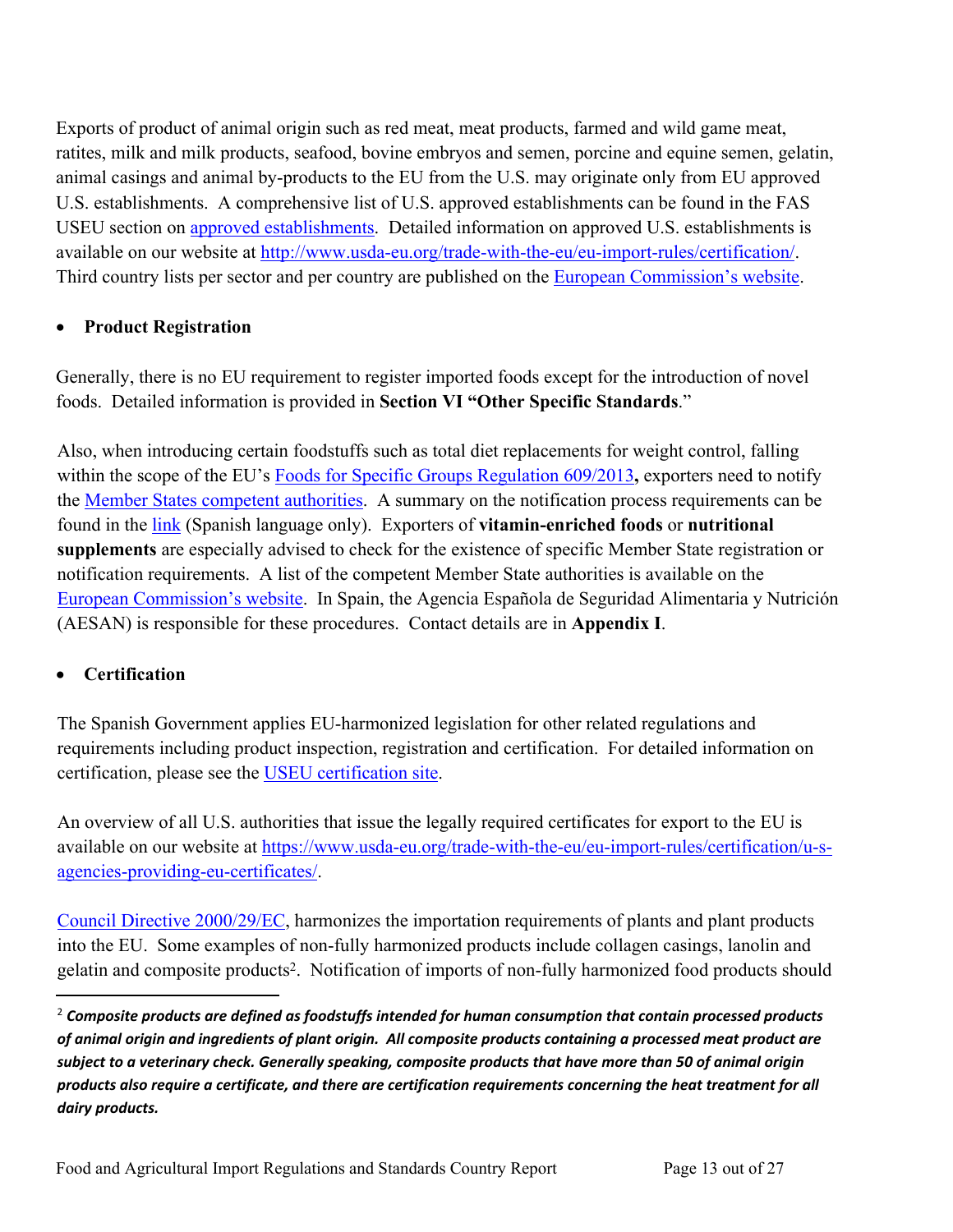be addressed to Subdirección General de Sanidad Exterior. Notification of imports of non-fully harmonized non intented for human consumption should be addressed to Subdirección de Acuerdos Sanitarios y Control en Frontera. Contact details can be found in **Appendix I**.

For detailed information on specific certificates to export to Spain please consult the latest version of Spain's latest [FAIRS Certificate report](https://gain.fas.usda.gov/Pages/Default.aspx).

## **Product inspection**

[Commission Decision 2009/821/EC](http://eur-lex.europa.eu/legal-content/EN/TXT/PDF/?uri=CELEX:02009D0821-20160503&qid=1478615425352&from=EN) establishes a list of EU border inspection posts approved to carry out veterinary checks on animals and animal products from third countries. [Commission Decision](http://eur-lex.europa.eu/legal-content/EN/TXT/PDF/?uri=CELEX:02007D0275-20120301&qid=1478618117306&from=EN)  [2007/275/EC](http://eur-lex.europa.eu/legal-content/EN/TXT/PDF/?uri=CELEX:02007D0275-20120301&qid=1478618117306&from=EN) establishes a list of animals and products that are subject to controls at border inspection posts, including certain composite products as well as a list of composite products that are not subject to veterinary checks. Specific detailed inspection requirements exist for animal products [\(Directive](http://eur-lex.europa.eu/LexUriServ/LexUriServ.do?uri=CONSLEG:1997L0078:20130701:EN:PDF)  [97/78/EC\)](http://eur-lex.europa.eu/LexUriServ/LexUriServ.do?uri=CONSLEG:1997L0078:20130701:EN:PDF), transposed to Spanish law by [Royal Decree 1977/1999.](https://www.boe.es/buscar/act.php?id=BOE-A-1999-24718&p=20131122&tn=0)

[European Parliament and Council Regulation 854/2004](https://eur-lex.europa.eu/legal-content/EN/TXT/HTML/?uri=LEGISSUM:f84003&from=EN) lays down specific rules for the organization of official controls on products of animal origin. [European Parliament and Council Regulation 882/2004](https://eur-lex.europa.eu/legal-content/EN/TXT/HTML/?uri=CELEX:32004R0882&from=EN) lays down general rules for the performance of official controls to ensure the verification of compliance with feed and food law, animal health and animal welfare rules.

On December 14, 2019, the [European Parliament and Council Regulation 2017/625](https://eur-lex.europa.eu/legal-content/EN/TXT/HTML/?uri=CELEX:32017R0625&from=EN) will repeal Regulations 854/2004 and 882/2004. An overview of the main elements and changes introduced by the new regulation on official controls is available on the Commission's [website.](https://ec.europa.eu/food/safety/official_controls_en)

Competent authorities on certificates vary depending on the type of products. While the Health, Consumption and Social Services (MSCBS) is responsible for of products intended for human consumption, the Ministry of Agriculture, Fisheries and Food (MAPA) is responsible for agricultural products for purposes other than human consumption.

Agricultural products are examined when they enter Spain by the Spanish Border Inspection Posts. There are a number of border inspections points in Spain that carry out [plant health inspection](http://www.magrama.gob.es/es/agricultura/temas/sanidad-vegetal/) and 42 veterinary inspection points for animal products [intended](http://www.mspsi.es/profesionales/saludPublica/sanidadExterior/controlesSanitarios/instaAlmacen/pdf/Pif.pdf) for human consumption, 38 out of which are authorized to inspect animal products not intended for human consumption. Check the above for contact details.

U.S. exporters interested in introducing a product into the Spanish market should obtain local representation and/or a local importer/distributor to gain knowledge of the market, up-to-date information and guidance on trade laws and business practices, sales contacts, and market development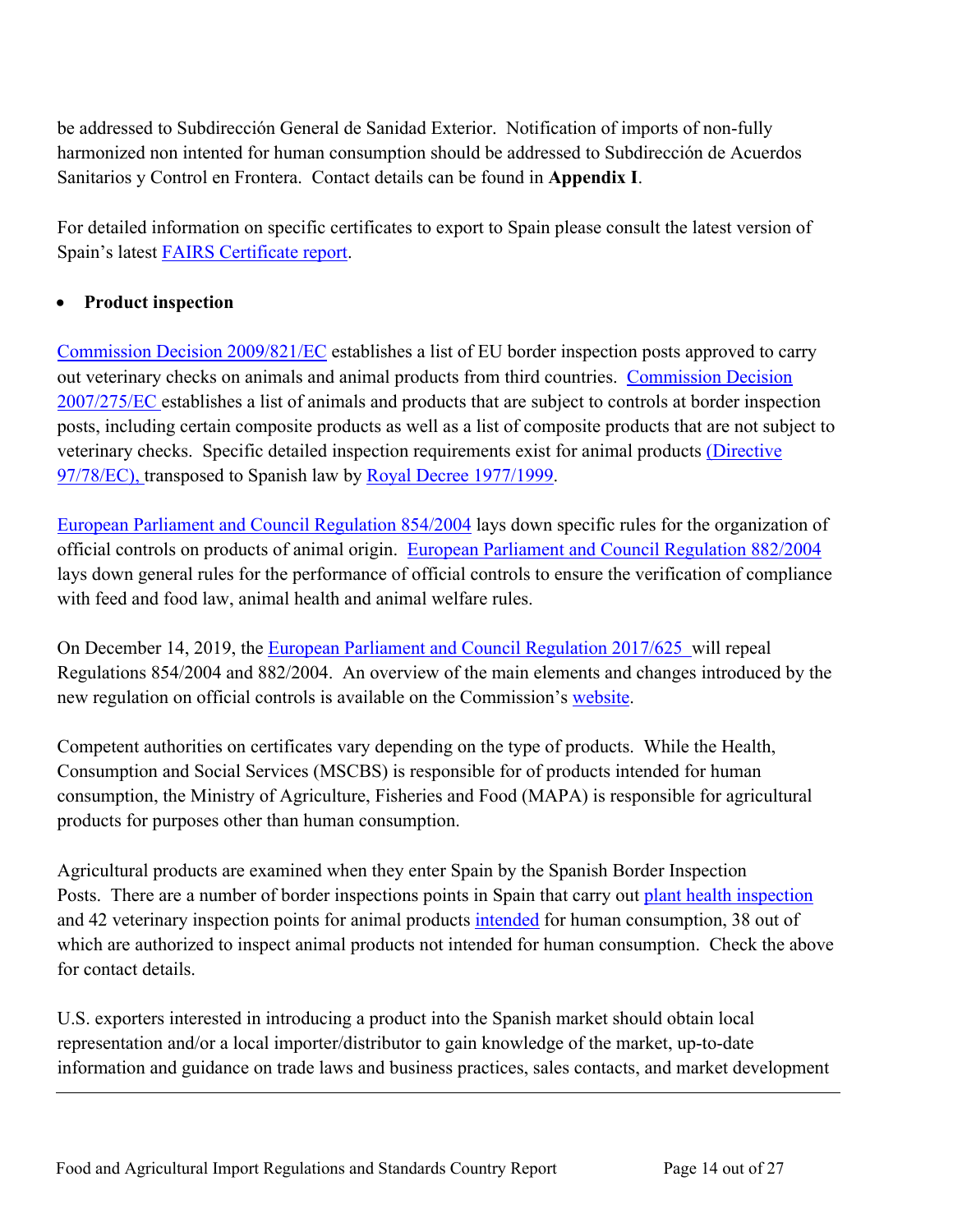expertise. As local importers have primary responsibility to the Spanish Government for imported food products entering Spanish territory, they are in the best position to provide guidance to U.S. exporters through the market-entry process.

Additionally, Member State authorities are responsible for carrying out inspections in the food and feed chain. Products can be checked at import or at all further stages of marketing. Spain is comprised by 17 Autonomous Regions and it has a decentralized system for the feed and food chain control, however, the central government has oversight over customs control operations. The Autonomous Regions establish their own monitoring and sampling plans throughout the food and feed chain in coordination with national authorities. Sampling plans are based on risk assessment and it is primarily done at the wholesale and the processing level. Member States have the responsibility to designate laboratories eligible to perform food control analyses.

Infringements of EU food and feed legislation are reported through the Rapid Alert System on Food and Feeds (RASFF). The rapid alert system is a network of Member State authorities managed by the European Commission. The database with RASFF notifications is accessible via the [RASFF portal](http://ec.europa.eu/food/safety/rasff/portal_en).

For additional information on the Spanish Market, please consult the latest [Spain's Exporters Guide](https://gain.fas.usda.gov/Recent%20GAIN%20Publications/Exporter%20Guide_Madrid_Spain_3-22-2019.pdf) or contact FAS Madrid (Phone:  $+345872555$  or email: [agmadrid@fas.usda.gov](mailto:agmadrid@fas.usda.gov)).

## <span id="page-14-0"></span>**Section VII. Other Specific Standards**

### <span id="page-14-1"></span>**Novel Foods**

A new [EU framework regulation 2015/2283 on Novel Foods](http://eur-lex.europa.eu/legal-content/EN/TXT/PDF/?uri=OJ:JOL_2015_327_R_0001&from=EN) was adopted in November 2015 and became applicable on January 1, 2018. It defines novel food as food that has not been consumed to a significant degree in the EU before May 15, 1997 and falling within at least one of the categories listed in Article 3 of the regulation. A [guidance document](https://ec.europa.eu/food/sites/food/files/safety/docs/novel-food_guidance_human-consumption_en.pdf) on "human consumption to a significant degree" is available on the European Commission's website. Novel foods require a pre-market authorization. Applications for authorization must be submitted to the European Commission via an [e-submission](https://ec.europa.eu/food/safety/novel_food/e-submission_en)  [system](https://ec.europa.eu/food/safety/novel_food/e-submission_en). [Commission Implementing Regulation 2018/456](https://eur-lex.europa.eu/legal-content/EN/TXT/PDF/?uri=CELEX:32018R0456&from=EN) lists the procedural steps that food business operators must follow to consult with the competent authority of the Member State where they first intend to market their product. In Spain, requests should be addressed to Agencia Española de Seguridad Alimentaria y Nutrición (AESAN). Contact details can be found in **Appendix I**.

For detailed information see [GAIN report "New EU Law on Novel Food Status Determination.](https://gain.fas.usda.gov/Recent%20GAIN%20Publications/New%20EU%20Law%20on%20Novel%20Food%20Status%20Determination_Brussels%20USEU_EU-28_4-5-2018.pdf)"

### <span id="page-14-2"></span>**Dietetic or Special Use Foods**

In June 2013, the EU adopted European Parliament and Council [Regulation 609/2013](http://eur-lex.europa.eu/LexUriServ/LexUriServ.do?uri=OJ:L:2013:181:0035:0056:EN:PDF) on dietetic foods. This new regulation applies as of July 20, 2016 and repeals the current rules on Foodstuffs for Particular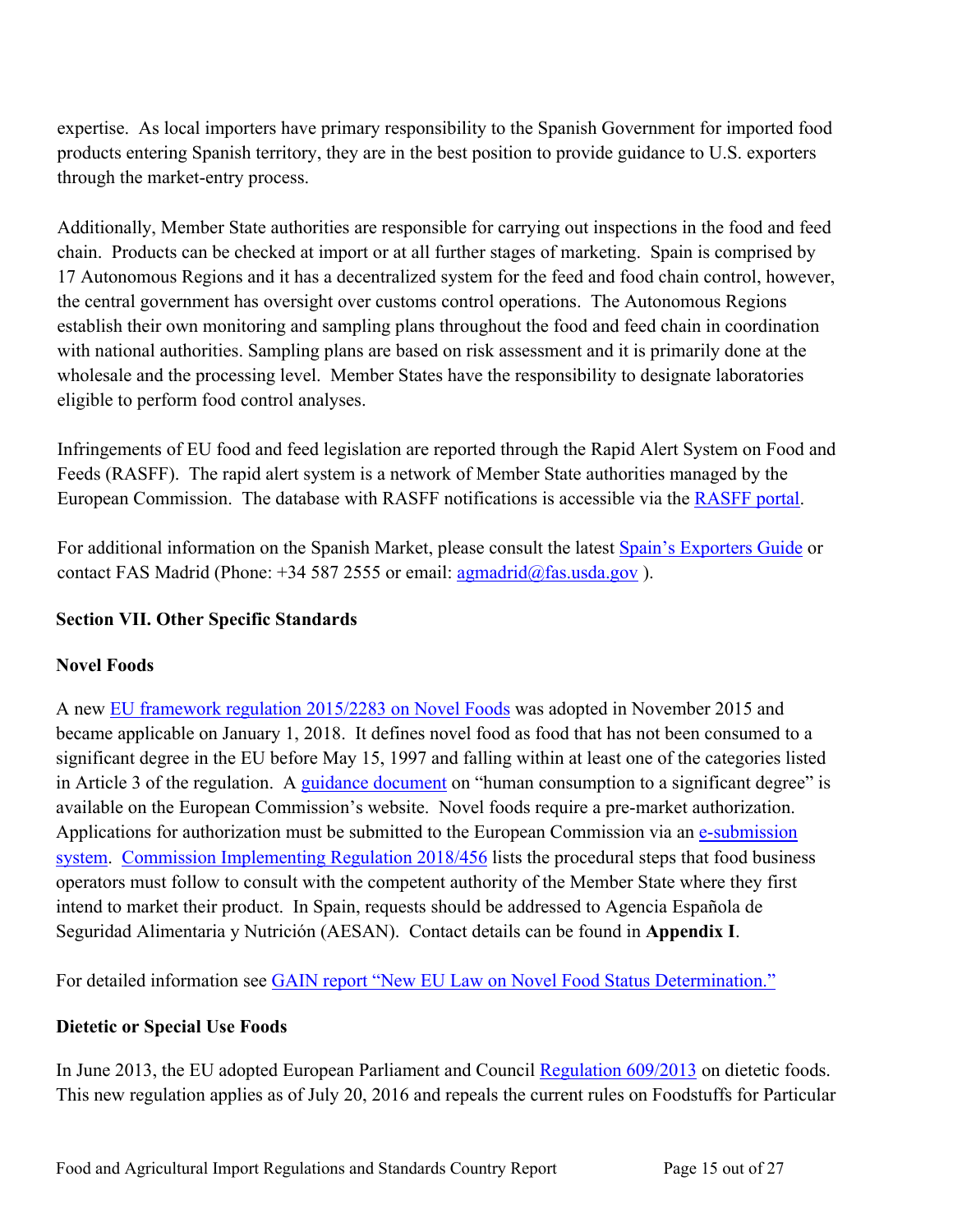Nutritional Uses. The scope of this regulation is limited to infant formula and follow-on formula, processed cereal-based food and baby food, food for special medical purposes and total diet replacement for weight control.

Additionally, [Commission Delegated Regulation 2016/128](http://eur-lex.europa.eu/legal-content/EN/TXT/PDF/?uri=CELEX:32016R0128&rid=5) sets out specific requirements for food for special medical purposes (FSMPs). [Commission Delegated Regulation 2016/217](http://eur-lex.europa.eu/legal-content/EN/TXT/PDF/?uri=CELEX:32016R0127&rid=4) sets out specific compositional and information requirements for infant-formula and follow-on formula. [Commission](http://eur-lex.europa.eu/legal-content/EN/TXT/?qid=1510840351932&uri=CELEX:32017R1798)  [Delegated Regulation 2017/1798](http://eur-lex.europa.eu/legal-content/EN/TXT/?qid=1510840351932&uri=CELEX:32017R1798) sets out new rules for "total diet replacements for weight control". The new rules will become applicable on October 27, 2022. For detailed information see [GAIN report "The](https://gain.fas.usda.gov/Recent%20GAIN%20Publications/The%20Skinny%20on%20New%20EU%20Rules%20for%20Weight%20Loss%20Products_Brussels%20USEU_EU-28_10-25-2017.pdf)  [Skinny on New EU Rules for Weight Loss Products."](https://gain.fas.usda.gov/Recent%20GAIN%20Publications/The%20Skinny%20on%20New%20EU%20Rules%20for%20Weight%20Loss%20Products_Brussels%20USEU_EU-28_10-25-2017.pdf)

[Commission Regulation 2018/97](https://eur-lex.europa.eu/legal-content/EN/TXT/PDF/?uri=CELEX:32018R0097&rid=5) bans the use of artificial sweeteners in fine bakery products. For more information, see [GAIN report "EU bans use of artificial sweeteners in dietetic bakery products."](https://gain.fas.usda.gov/Recent%20GAIN%20Publications/EU%20Bans%20Use%20of%20Artificial%20Sweeteners%20in%20Dietetic%20Bakery%20Products_Brussels%20USEU_EU-28_2-5-2018.pdf)

New rules on the reduction of acrylamide levels in food, set out in [Commission Regulation 2017/2158](http://eur-lex.europa.eu/legal-content/EN/TXT/?uri=uriserv:OJ.L_.2017.304.01.0024.01.ENG&toc=OJ:L:2017:304:TOC), became applicable on April 11, 2018. The new rules also apply to baby food and processed cereal-based food intended for infants and young children.

At the national level, food for weight reduction is regulated by [Royal Decree 1430/1997.](https://www.boe.es/buscar/pdf/1997/BOE-A-1997-20317-consolidado.pdf) For additional information, visit FAS USEU website section on [dietetic foods](http://www.usda-eu.org/trade-with-the-eu/eu-import-rules/eu-labeling-requirements/dietetic-foods/).

Harmonized compositional and labeling rules for foods for persons with gluten intolerance were previously set out in the EU's directive on foods for particular nutritional uses [\(Regulation 41/2009](http://eur-lex.europa.eu/LexUriServ/LexUriServ.do?uri=OJ:L:2009:016:0003:0005:EN:PDF)). With the adoption of the [new dietetic foods regulation 609/2013](http://eur-lex.europa.eu/legal-content/EN/TXT/PDF/?uri=CELEX:32013R0609&rid=1), it was decided that gluten-free foods would be regulated under [Regulation 1169/2011](http://eur-lex.europa.eu/LexUriServ/LexUriServ.do?uri=OJ:L:2011:304:0018:0063:EN:PDF). Commission Implementing Regulation 828/2014, applicable since July 20, 2016, sets out conditions for using "gluten-free" and "very low gluten" statements on food labels.

### <span id="page-15-0"></span>**Food Supplements**

[EU Directive 2002/46/EC](http://eur-lex.europa.eu/legal-content/EN/TXT/?qid=1510669639596&uri=CELEX:02002L0046-20170726) only sets out EU-harmonized rules on labeling and vitamins and minerals that may be used in food supplements. Key aspects in the marketing of food supplements such as minimum and maximum levels of vitamins and minerals or the use of other substances such as botanical extracts remain the competence of the Member States. [Royal Decree 1487/2009](http://www.boe.es/boe/dias/2009/10/09/pdfs/BOE-A-2009-16109.pdf) as amended by [Royal Decree](http://www.boe.es/boe/dias/2018/03/27/pdfs/BOE-A-2018-4245.pdf)  [130/2018](http://www.boe.es/boe/dias/2018/03/27/pdfs/BOE-A-2018-4245.pdf) transposes the Directive to Spanish Law.

For more information see [GAIN report "Certification and Labeling of EU Whey Protein Supplements.](http://gain.fas.usda.gov/Recent%20GAIN%20Publications/Certification%20and%20Labeling%20for%20EU%20Whey%20Protein%20Supplements_Brussels%20USEU_Belgium%20EU-28_11-22-2016.pdf)" Marketing food supplements in the EU is a very complex issue. GAIN report "Exporting Food [Supplements to the EU"](https://gain.fas.usda.gov/Recent%20GAIN%20Publications/Exporting%20Food%20Supplements%20to%20the%20European%20Union_Brussels%20USEU_EU-28_1-11-2017.pdf) provides detailed information on marketing food supplements in the EU.

### <span id="page-15-1"></span>**Irradiated Foodstuffs**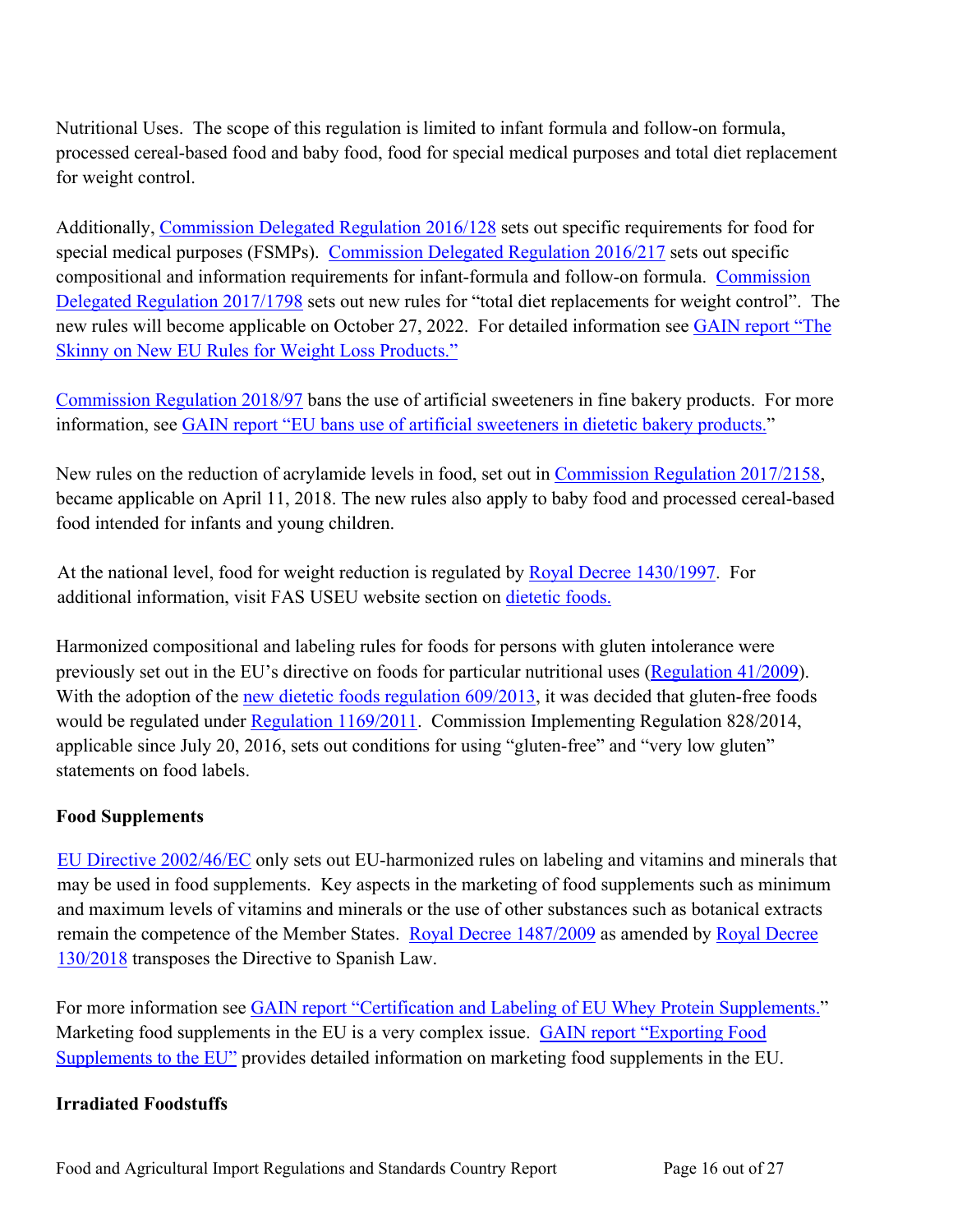Harmonization of EU rules on food irradiation has been slow and only a few products have so far received EU- wide approval. [Framework Directive 1999/2/EC](http://eur-lex.europa.eu/LexUriServ/LexUriServ.do?uri=CONSLEG:1999L0002:20081211:EN:PDF) outlines the marketing, labeling, import and control procedures and technical aspects of food irradiation. Irradiated foods must be labeled "irradiated" or "treated with ionizing radiation". [Implementing Directive 1999/3/EC](http://eur-lex.europa.eu/LexUriServ/LexUriServ.do?uri=OJ:L:1999:066:0024:0025:EN:PDF) establishes a Community list of foods and food ingredients authorized for irradiation treatment. The list contains only one food category: "dried aromatic herbs, spices and vegetable seasonings".

Until the EU positive list is expanded, national authorizations continue to apply. The list of Member States' authorizations of food and food ingredients which may be treated with ionizing radiation can be consulted in the [link](http://eur-lex.europa.eu/LexUriServ/LexUriServ.do?uri=OJ:C:2009:283:0005:0005:En:PDF). At the national level, these EU Directives were transposed by Royal Decree [348/2001](http://www.boe.es/boe/dias/2001/04/05/pdfs/A12825-12830.pdf), according to which, only dried aromatic herbs, spices and vegetal seasonings can be treated with ionizing irradiation.

### <span id="page-16-0"></span>**Medicated feed**

Conditions for mixing veterinary medicine into feed are set out in [Directive 90/167/EEC](http://eur-lex.europa.eu/LexUriServ/LexUriServ.do?uri=OJ:L:1990:092:0042:0048:EN:PDF). In January 2019, the European Union published [Regulation 2019/4](https://eur-lex.europa.eu/legal-content/EN/TXT/?qid=1573046224826&uri=CELEX:32019R0004) in the EU's Official Journal which will replace Directive 90/167/EEC as of January 28, 2022. The new Regulation explicitly includes the manufacturing of medicated feed for pets in the scope of the legislation. More information is available on the Commission's [website](https://ec.europa.eu/food/animals/health/veterinary-medicines-and-medicated-feed/medicated-feed-safe-and-controlled-oral_en).

### <span id="page-16-1"></span>**Halal Foods**

In Spain, there are no government-established halal standards, as halal is seen as a religious attestation and not a sanitary requirement and the government does not play a role in Halal labeling. [Law 26/1992](http://www.boe.es/boe/dias/1992/11/12/pdfs/A38214-38217.pdf) established the framework for Cooperation with the Islamic Commission in Spain. An Islamic Committee has to issue an authorization certificate in the country of origin. Since 2003, the Halal [Institute](http://www.institutohalal.com/) is authorized by the Spanish Office for Patents and Trademarks to use and manage the Halal trademark.

For detailed information on the EU-harmonized legislation on other specific standards, please consult the [EU-28 FAIRS Report](http://gain.fas.usda.gov/Recent%20GAIN%20Publications/Food%20and%20Agricultural%20Import%20Regulations%20and%20Standards%20-%20Narrative_Brussels%20USEU_EU-28_12-7-2017.pdf) or the [USEU import rules](http://www.usda-eu.org/trade-with-the-eu/eu-import-rules/) website.

### <span id="page-16-2"></span>**Section VIII. Trademark, Brand Names and Intellectual Property Rights**

### **Trademarks**

In the EU, trademarks can be registered at the EU or national level. The EU-harmonized trademark regulation did not replace the existing laws at the Member State level. Both systems coexist.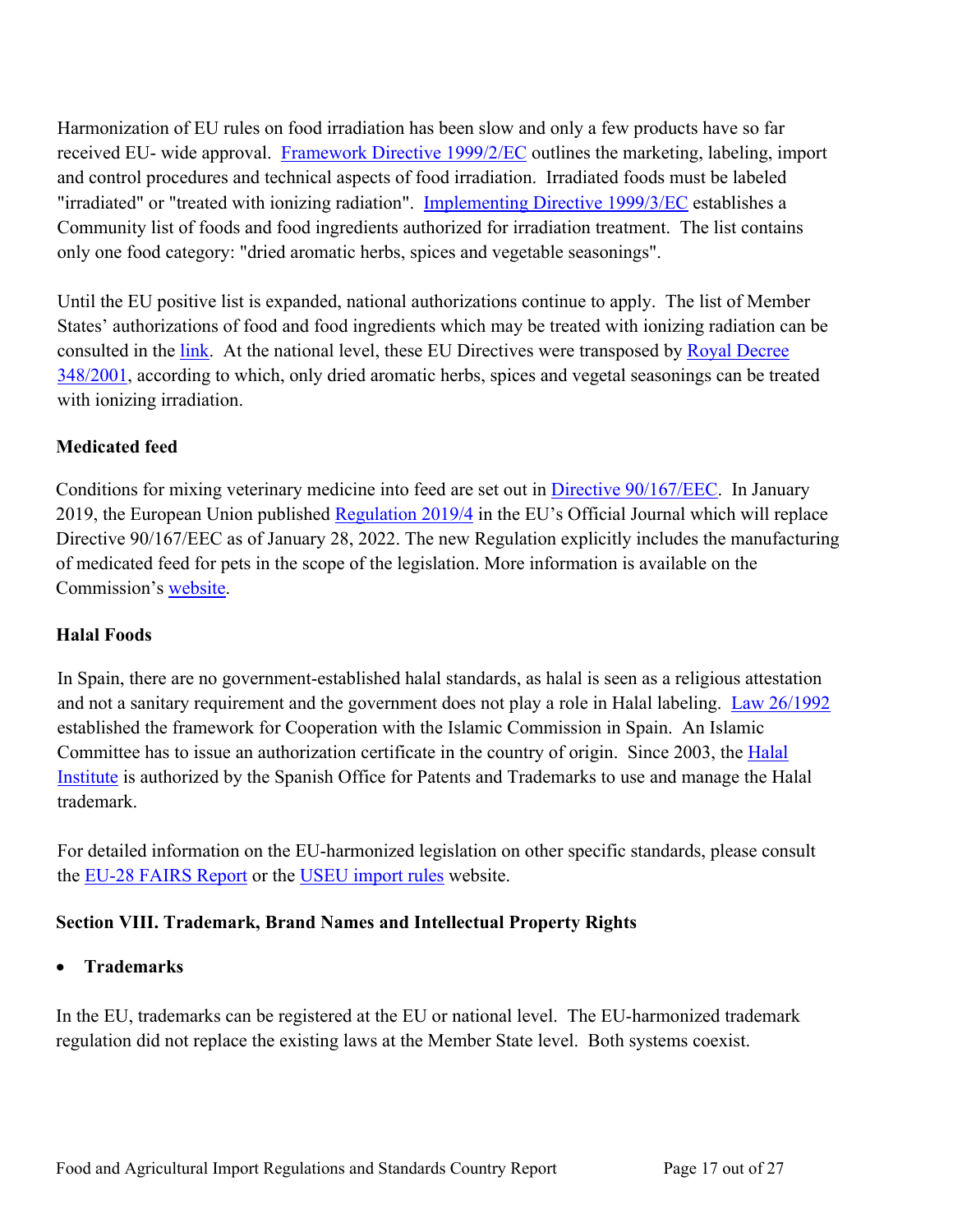EU level: Rules on the protection of trademarks in the EU are set in EU [Directive 2015/2436.](https://eur-lex.europa.eu/legal-content/EN/TXT/HTML/?uri=CELEX:32015L2436&from=EN) [Commission Implementing Regulation 2018/626](https://eur-lex.europa.eu/legal-content/EN/TXT/PDF/?uri=CELEX:32018R0626&qid=1539166101116&from=EN) which sets out detailed rules on application procedures. [Commission Delegated Regulation 2018/625](https://eur-lex.europa.eu/legal-content/AUTO/?uri=CELEX:32018R0625&qid=1539165580883&rid=2) sets out procedural rules on opposition and revocation of EU trademarks. Applications for the protection of a trademark in all EU Member States must be submitted to the European Union Intellectual Property Office (EUIPO). An online application costs 850 EUR. Full details on the registration process are available on the [EUIPO website](https://euipo.europa.eu/ohimportal/en/trade-marks-in-the-european-union). For detailed information on EU-harmonized legislation, please consult the [EU-28 FAIRS Report.](http://gain.fas.usda.gov/Recent%20GAIN%20Publications/Food%20and%20Agricultural%20Import%20Regulations%20and%20Standards%20-%20Narrative_Brussels%20USEU_EU-28_12-7-2017.pdf)

National level: Trademarks registered at the national level are protected in one EU Member State. In Spain the legal basis for trademarks is laid down by National [Law 17/2001](http://www.boe.es/boe/dias/2001/12/08/pdfs/A45579-45603.pdf). The trademark protection is granted for 10 years after which it can be renewed. Requests should be addressed to the Spanish Office [for Patents and Trademarks](http://www.oepm.es/es/index.html). The Spanish Office for Patents and Trademarks, ascribed to the Ministry of Industry, Trade and Tourism, is the public body responsible for the registration and granting the different types of Industrial Property ranking from industrial property titles, including brands and commercial names (or distinctive signs), inventions, and industrial designs. See **Appendix I for contact details.**

# **Designation of Origin and Geographical Indications**

[European Parliament and Council Regulation 1151/2012](https://eur-lex.europa.eu/legal-content/en/TXT/?uri=CELEX:32012R1151) is the EU governing regulation on optional quality schemes for agricultural products and foodstuffs. Lists of protected names by country, product type, registered name and name applied for are available through the Commission's online "[DOOR"](http://ec.europa.eu/agriculture/quality/door/list.html) (Database of Origin and Registration) database. Additional information is available in the FAS USEU website section on [geographical indications](http://www.usda-eu.org/topics/geographical-indications/) and in the For more information see GAIN report "EU [Prepares to Join Lisbon Agreement on Geographical Indications."](https://gain.fas.usda.gov/Recent%20GAIN%20Publications/EU%20Prepares%20to%20Join%20Lisbon%20Agreement%20on%20Geographical%20Indications_Brussels%20USEU_EU-28_2-6-2018.pdf) and [GAIN report "The EU's](http://gain.fas.usda.gov/Recent%20GAIN%20Publications/The%20EU)  [Traditional Specialties Guaranteed Scheme Explained."](http://gain.fas.usda.gov/Recent%20GAIN%20Publications/The%20EU)

[Commission Regulation 2019/33](https://eur-lex.europa.eu/legal-content/en/TXT/?uri=CELEX:32019R0033) and [Commission Regulation 2019/34](https://eur-lex.europa.eu/legal-content/EN/ALL/?uri=CELEX:32019R0034) lay down detailed rules on protected designations of origin and geographical indications, traditional terms and labeling, and set out rules on the use of traditional terms. The new EU database for wines and spirits "[eAmbrosia](https://ec.europa.eu/info/food-farming-fisheries/food-safety-and-quality/certification/quality-labels/geographical-indications-register/)" lists the traditional terms that are protected in the EU.

Specific information about Spain's registered products under this schemes can be found in the [link.](http://www.mapama.gob.es/es/alimentacion/temas/calidad-agroalimentaria/calidad-diferenciada/dop/default.aspx)

# <span id="page-17-0"></span>**Section IX. Import Procedures**

# **Union Customs Code and Customs Clearance**

The "Union Customs Code" (UCC) established in [European Parliament and Council Regulation](http://eur-lex.europa.eu/legal-content/EN/TXT/?qid=1508762920937&uri=CELEX:02013R0952-20161224)  [952/2013](http://eur-lex.europa.eu/legal-content/EN/TXT/?qid=1508762920937&uri=CELEX:02013R0952-20161224) is the framework regulation on rules and procedures for customs throughout the EU. Since the EU is a customs union, all Member States apply the same import duties on goods imported from outside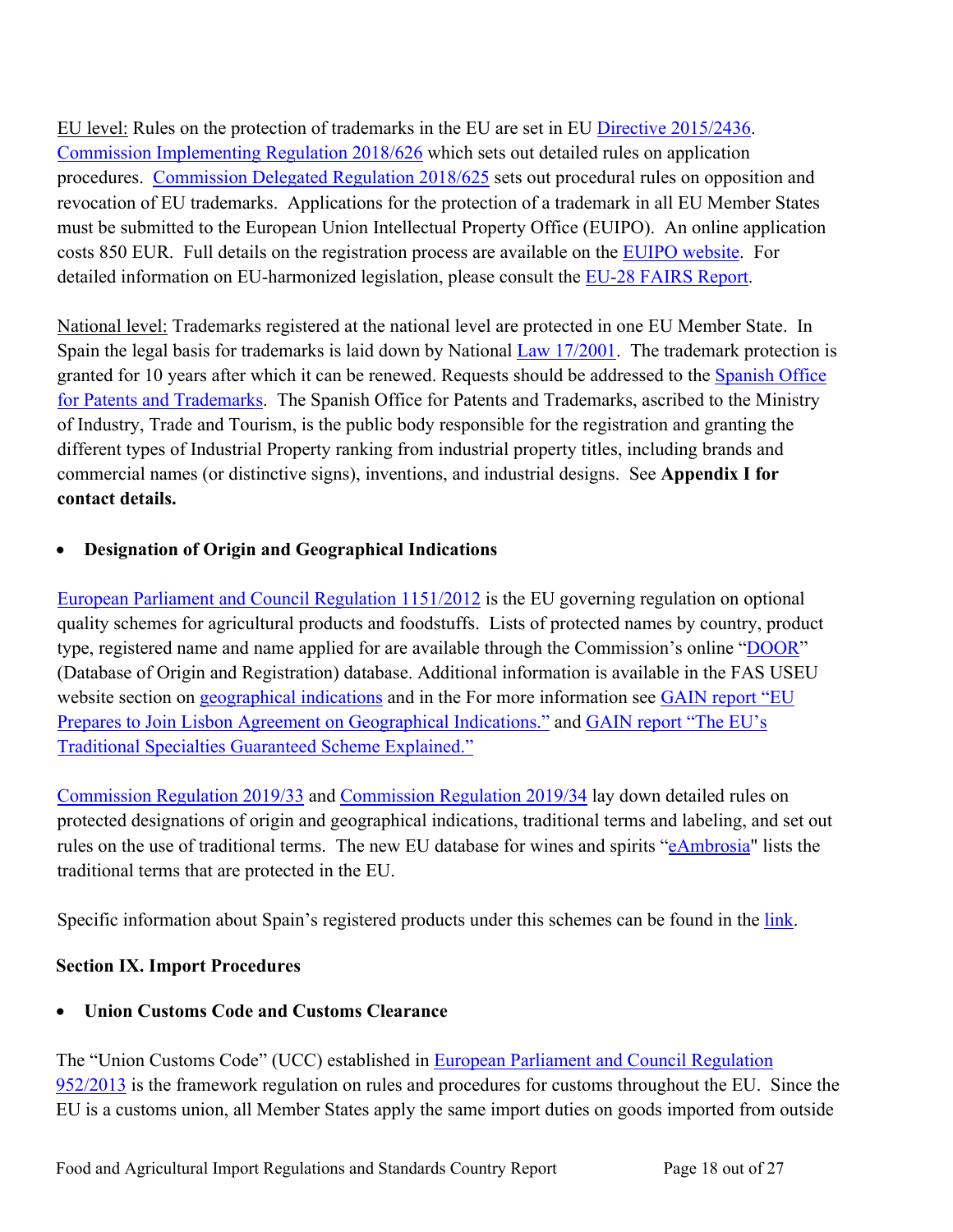the EU based on tariff classification of goods and the customs value. Once import goods are cleared in one Member State, they can be moved freely throughout the EU territory. The Code lists all the customs procedures applicable to the trade in goods with third countries. A [guidance document on "Customs](http://ec.europa.eu/taxation_customs/sites/taxation/files/resources/documents/customs/customs_code/guidance_customs_formalities_entry_import_en.pdf)  [formalities on entry and import into the European Union"](http://ec.europa.eu/taxation_customs/sites/taxation/files/resources/documents/customs/customs_code/guidance_customs_formalities_entry_import_en.pdf) is available on DG Taxud's website.

On October 2, 2017, the European Commission launched the "[Customs Decisions System,](https://ec.europa.eu/taxation_customs/business/customs-procedures/customs-decisions_en)" a new pan-EU electronic system that will make it easier for traders to get permission to import goods into the EU. Importers in all the Member States will be able to use the same portal and exchange applications between all the relevant customs authorities.

The European Commission's "Trade Helpdesk" provides a complete overview of documents needed for customs clearance: [http://trade.ec.europa.eu/tradehelp/.](http://trade.ec.europa.eu/tradehelp/)

# **Import duties**

EU's applicable duties information can be found in the [on-line customs data base.](http://ec.europa.eu/taxation_customs/dds2/taric/taric_consultation.jsp?Lang=en) At the Member State level, it is possible to obtain Binding Tariff Information (BTI) from a Member State Customs Authority. In the case of Spain, Agencia Tributaria, ascribed to the Ministry of Treasury, is the responsible entity. For contact details see **Appendix I**.

Goods are only released after payment of the import duty and other taxes that may be due. EU harmonized duties payable on goods imported into the EU include when applicable: import duty (expressed as ad valorem tariffs or specific tariffs per unit weight/volume/number of pieces), additional duties on flour and sugar (processed products), entry price (fruit and vegetables). Non -harmonized taxes applicable to agricultural products include, when applicable: inspection fees, [Value Added Tax](http://ec.europa.eu/taxation_customs/sites/taxation/files/resources/documents/taxation/vat/how_vat_works/rates/vat_rates_en.pdf) (VAT) – and excise duties ([alcohol](http://ec.europa.eu/taxation_customs/taxation/excise_duties/alcoholic_beverages/rates/index_en.htm) and [tobacco\)](http://ec.europa.eu/taxation_customs/business/excise-duties-alcohol-tobacco-energy/excise-duties-tobacco_en).

Inspection fees for non-animal origin products differ from one Member State to another. Penalties for non-compliance also vary widely, ranging from non-admittance of a product to forced destruction. This may be a decisive factor in choosing a port of entry for products where problems are more likely.

- **Inspection fees for animal products intended for human consumption can be consulted in the**  $\frac{\text{link}}{\text{link}}$  $\frac{\text{link}}{\text{link}}$  $\frac{\text{link}}{\text{link}}$ (Spanish language only).
- **Inspection fees for non-animal feed ingredients can be consulted in the**  $\frac{\text{link}}{\text{link}}$  $\frac{\text{link}}{\text{link}}$  $\frac{\text{link}}{\text{link}}$  **(Spanish language)** only).
- Inspection fees for live animals can be consulted in the  $\frac{\ln k}{\ln k}$  (Spanish language only).
- Inspection fees for animal products not intended for human consumption can be consulted in the [link](http://www.mapama.gob.es/es/ganaderia/temas/comercio-exterior-ganadero/tasainspeccionespoanch_tcm30-104875.pdf) (Spanish language only).

### **Import Documentation and Process**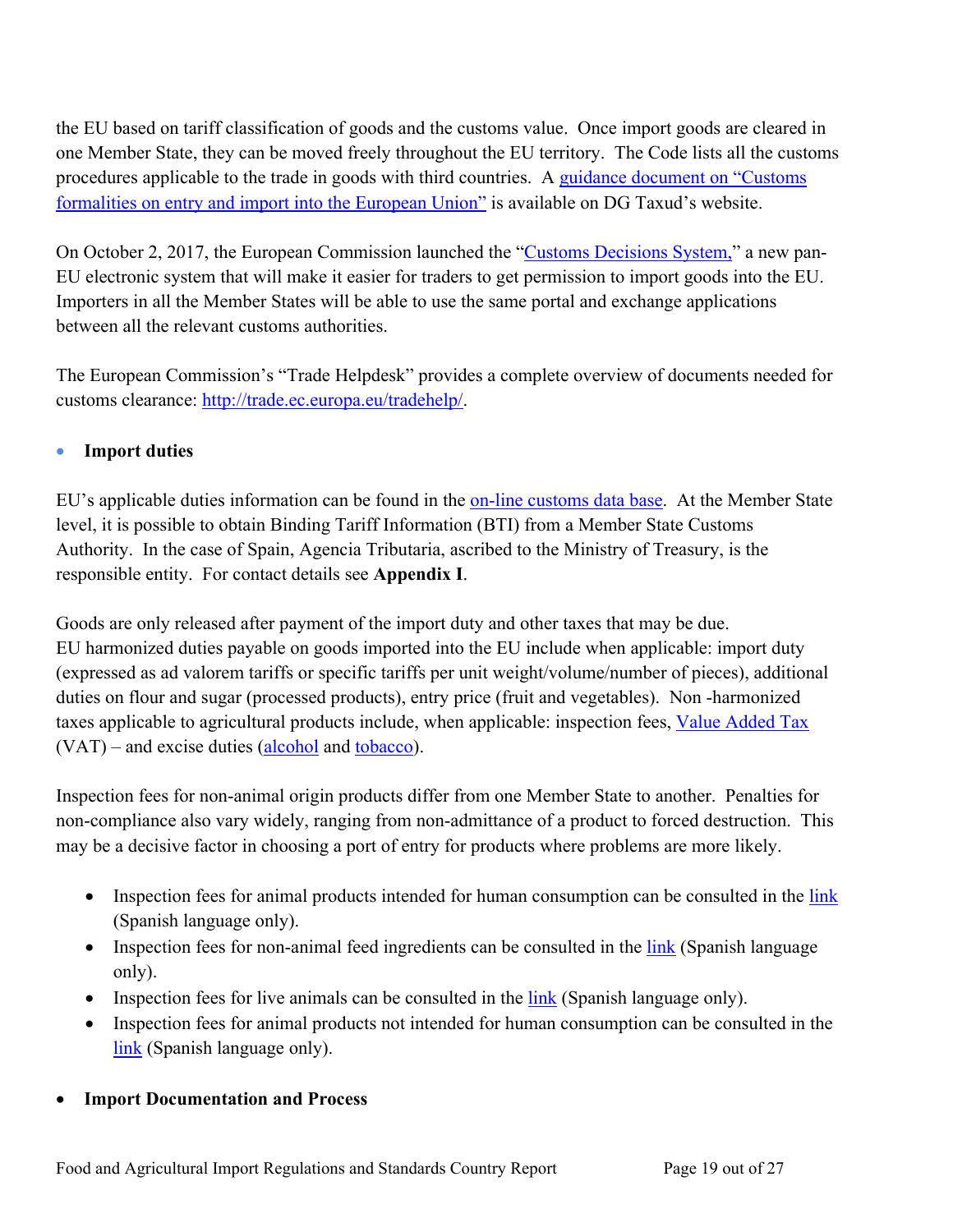The following documents are required for ocean or air cargo shipments of food products into Spain:

- Bill of Lading and/or Airway Bill
- Commercial Invoice
- Phytosanitary Certificate and/or Health Certificate when applicable
- Import Certificate

Most food products require an Import Certificate issued by the competent Spanish authorities. This certificate must be obtained by a registered importer as it is intended for tariff classification purposes.

The import process requires:

- Pre-announcement by Common (veterinary) Entry Document (CVED or CED)
- Documentary Check
- Identity Check
- Physical Check

# **Temporary Entry**

Temporary entry may be permitted for goods in transit (up to 24 months), manufacturing for re-export, and/or for temporary storage. Generally, the exporter must pay normally applied import duties and VAT, which are then reimbursed upon re-export of the merchandise to a destination outside of the EU. Additional information on the temporary entry procedure can be found in the [link](http://www.comercio.gob.es/es-ES/comercio-exterior/politica-comercial/medidas-arancelarias/Paginas/regimenes-aduaneros-economicos.aspx) (only available in Spanish language).

# **Samples and Advertising Material**

Spain grants duty free entry to giveaway samples if properly labeled. Samples are, however, subject to the same import documentation requirements that apply to normal commercial imports. They also require a nominal value for customs declaration purposes on the commercial invoice which must carry the statement "Samples without Commercial Value."

Product samples must comply with the food regulations applicable in the EU. Exemptions exist for meat and meat products, for which a waiver may be obtained from the listing requirement described on the FAS USEU website section on [certification.](http://www.usda-eu.org/trade-with-the-eu/eu-import-rules/certification/)

For detailed information on the procedure to import samples without commercial value to Spain please consult the Spain's latest [FAIRS Certificate report.](https://gain.fas.usda.gov/Pages/Default.aspx)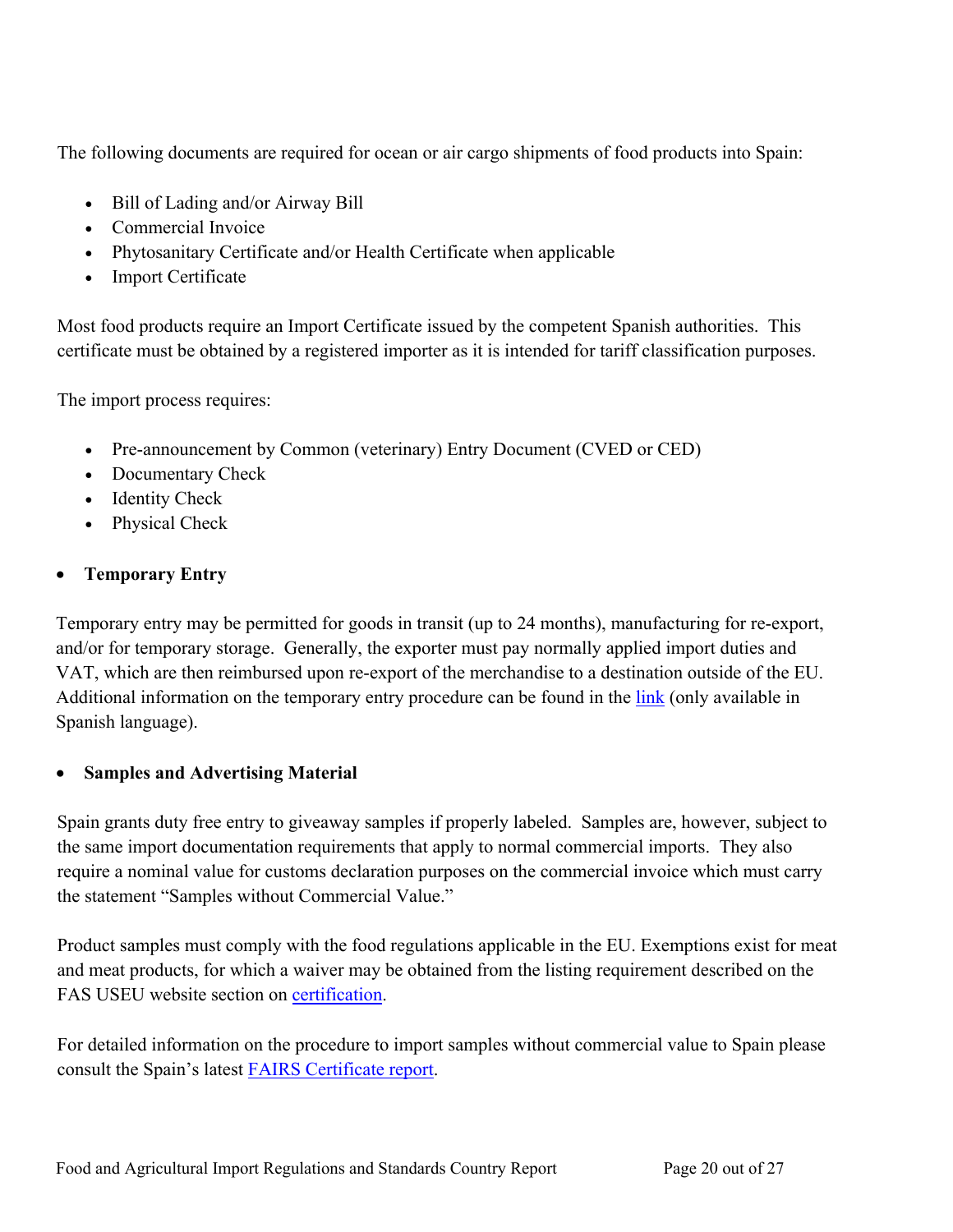# <span id="page-20-0"></span>**Appendix I. Government Regulatory Key Agency Contacts**

#### **Ministry of Health, Consumption and Social Services**

Imported Foodstuffs, Contaminations and Compound Residues, Health Certification, Port Inspection and EU Alerts Ministerio de Sanidad, Consumo y Bienestar Social Subdirección General de Sanidad Exterior Paseo del Prado, 18 y 20 28014 Madrid Tel.: +34 91 596 1000 Fax: +34 91 596 4480 [Website link](http://www.mscbs.gob.es/) E-mail: [saniext@mscbs.es](mailto:saniext@mscbs.es) 

### **Ministry of Health, Consumption and Social Services**

Spanish Food Safety and Nutrition Agency [Ministerio de Sanidad, Consumo y Bienestar Social](https://www.mscbs.gob.es/) Agencia Española de Seguridad Alimentaria y Nutrición (AESAN) C/ Alcalá, 56 28071 Madrid Tel.: +34 91 338 0392 Fax: +34 91 338 0378 [Website link](http://www.aecosan.msssi.gob.es/AECOSAN/web/home/aecosan_inicio.htm) E-mail: [informacionaesan@mscbs.es](mailto:informacionaesan@mscbs.es)

### **Ministry of Agriculture, Fisheries and Food**

Plant Health Unit - Inspection and Certification Ministerio de Agricultura, Pesca y Alimentación Subdirección General de Acuerdos Sanitarios y Control en Frontera C/ Almagro, 33 28071 Madrid Tel.: +34 91 347 8241 Fax: +34 91 347 8248 [Website link](http://www.mapama.gob.es/es/agricultura/temas/sanidad-vegetal/default.aspx) E-mail: [sgsveget@mapa.es](mailto:sgsveget@mapama.es)

### **Ministry of Agriculture, Fisheries and Food**

Animal Health Unit - Inspection and Certification Ministerio de Agricultura, Pesca y Alimentación Subdirección General de Acuerdos Sanitarios y Control en Frontera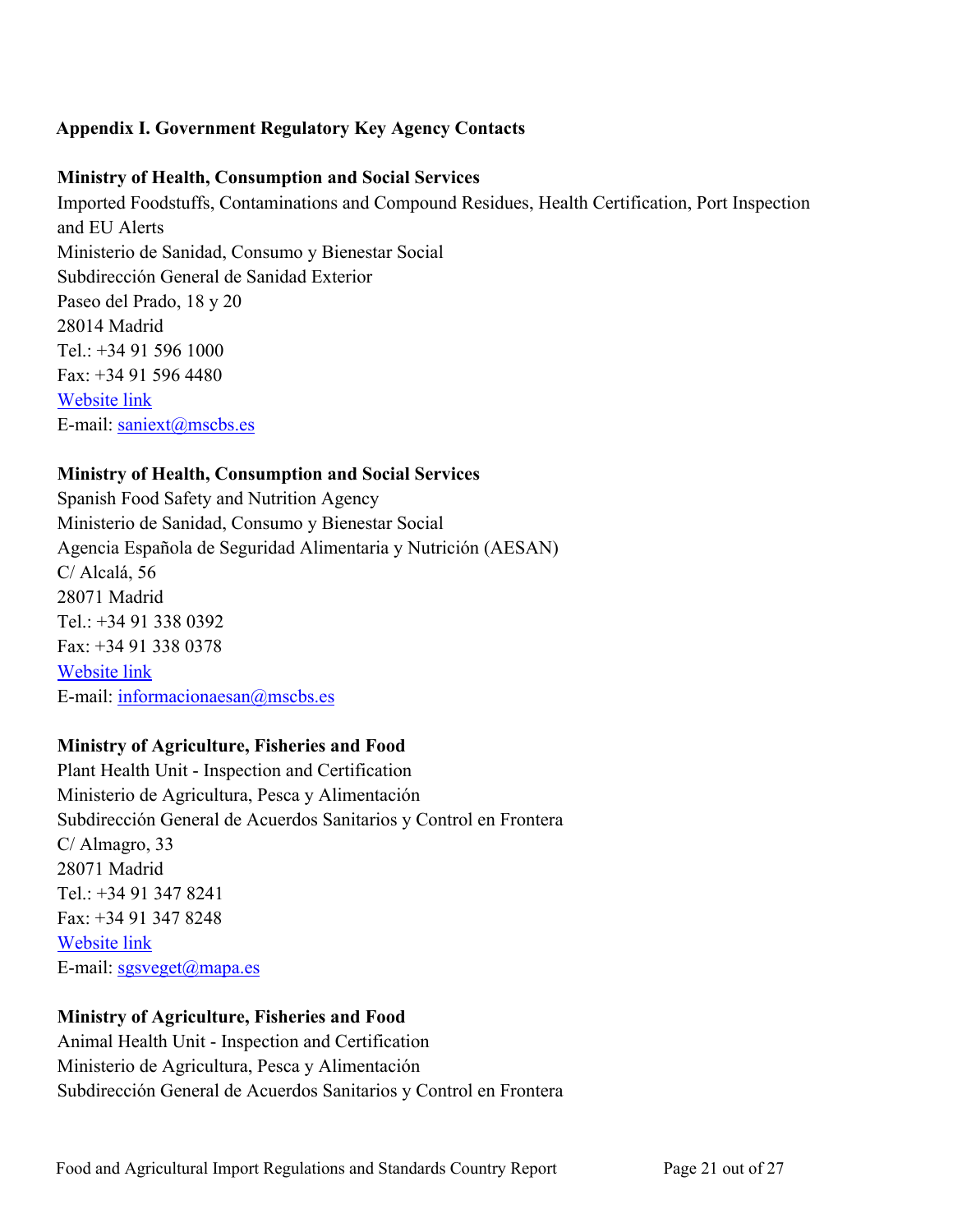C/ Almagro, 33 28071 Madrid Tel.: +34 91 347 8241 Fax: +34 91 347 8248 [Website link](http://cexgan.magrama.es/Modulos/Default.aspx) E-mail:  $sgsveget(\omega)$ mapa.es

#### **Ministry of Agriculture, Fisheries and Food**

Planting Seeds and Nursery Products (import requirements, seed registration and certification, and commercial seed catalogs) Ministerio de Agricultura, Pesca y Alimentación Subdirección General de Medios de Producción Agrícolas y Oficina Española de Variedades Vegetales C/ Almagro, 33 28071 Madrid Tel.: +34 91 347 6659 Fax: +34 91 347 6703 [Website link](http://www.magrama.gob.es/es/agricultura/temas/medios-de-produccion/semillas-y-plantas-de-vivero/) E-mail: [oevv@mapa.es](mailto:oevv@mapama.es)

#### **Ministry of Agriculture, Fisheries and Food**

Pesticides Registration Ministerio de Agricultura, Pesca y Alimentación Subdirección General de Sanidad e Higiene Vegetal y Forestal C/ Almagro, 33 28071 Madrid Tel.: +34 91 347 4058 Fax: +34 91 347 8316 [Website link](http://www.mapama.gob.es/es/agricultura/temas/sanidad-vegetal/productos-fitosanitarios/registro/menu.asp) E-mail: [sgmpagri@mapa.es](mailto:sgmpagri@mapama.es)

#### **Ministry of Agriculture, Fisheries and Food**

Organic Farming Ministerio de Agricultura, Pesca y Alimentación Subdirección General de Calidad Diferenciada y Agricultura Ecológica C/ Almagro, 33 28071 Madrid Tel.: +34 91 347 5397 Fax: +34 91 347 5410 [Website link](http://www.mapama.gob.es/es/alimentacion/temas/calidad-agroalimentaria/calidad-diferenciada/) E-mail: [sgcdae@mapa.es](mailto:sgcdae@mapa.es)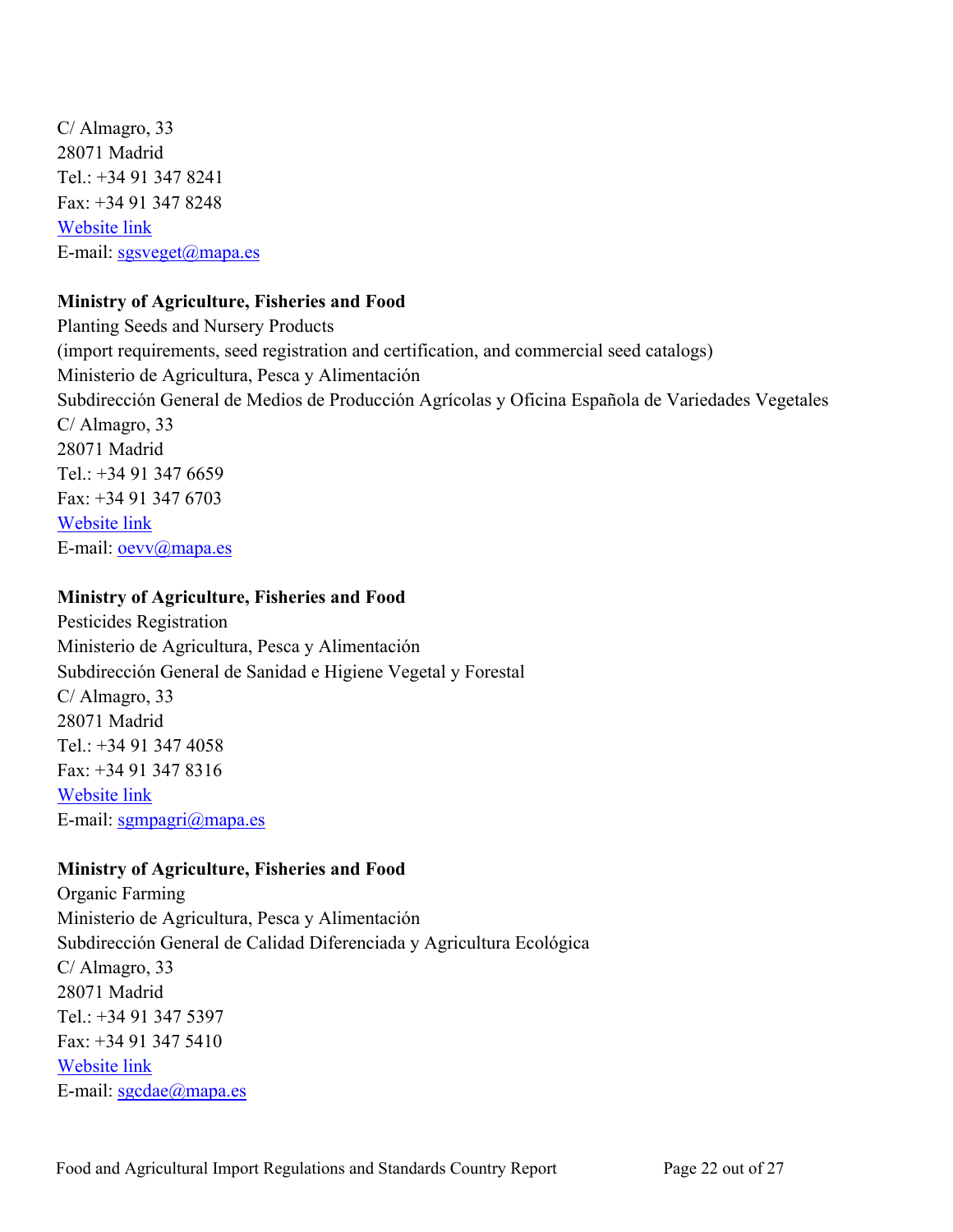### **Spanish Patent and Trademark Office**

Oficina Española de Patentes y Marcas Paseo de la Castellana, 75 28046 Madrid Tel.: +34 902 157 530 [Website link](http://www.oepm.es/es/index.html) E-mail:[informacion@oepm.es](mailto:informacion@oepm.es)

#### **EU Trademark Register**

Office for Harmonization in the Internal Market Avenida de Europa, 4 03008 Alicante  $Tel: +34965139100$ Fax: +34 96 513 1344 [Website link](http://oami.europa.eu/ows/rw/pages/index.en.do) E-mail: [information@oami.europa.eu](mailto:information@oami.europa.eu)

#### **Ministry for the Treasury**

Ministerio de Hacienda Agencia Tributaria - Departamento de Aduanas e Impuestos Especiales C/ Guzmán El Bueno, 132 28003 Madrid Tel.: +34 91 582 6805 [Website link](http://www.aeat.es/)

### **Ministry for the Treasury – Binding Tariff Information**

Ministerio de Hacienda Agencia Tributaria - Departamento de Aduanas e Impuestos Especiales Subdirección de Gestión Aduanera - Servicio de Arancel Avda. Llano Castellano, 17 28071 Madrid E-mail:  $gesadu@aeat.es$ 

#### **Ministry for the Treasury**

Ministerio de Hacienda Laboratorio Central de Aduanas - Customs Central Laboratory Calle Navaluenga, 2 A 28035 Madrid Tel.: +34 91 376 80 00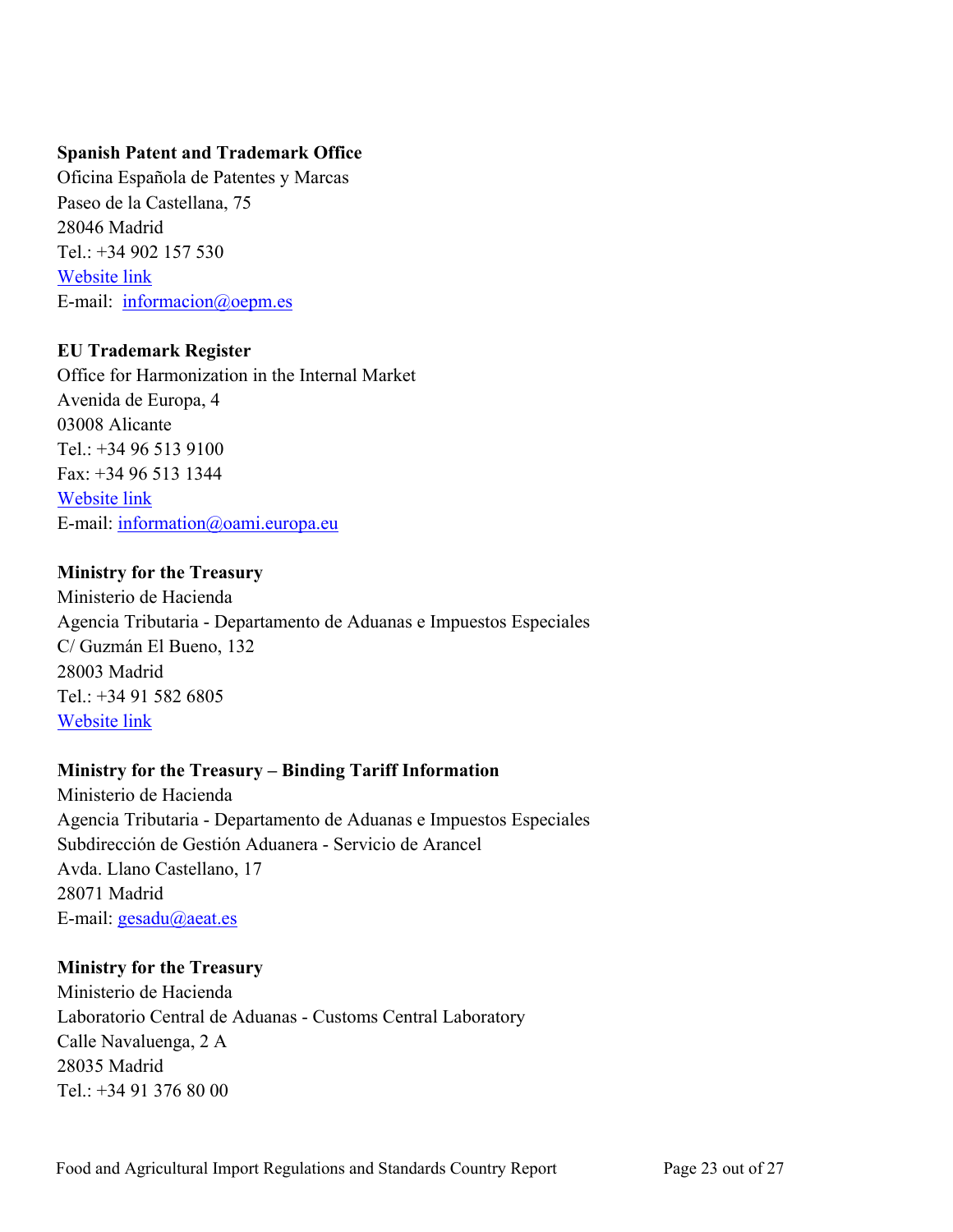## **National Food Center (CNA)**

Centro Nacional de Alimentación Ctra. Pozuelo-Majadahonda, Km 5,100 28220 Majadahonda (Madrid) Tel: +34 91 338 05 84 Fax: +34 91 338 09 80 Email: [cna@ mscbs.es](mailto:cna@msssi.es) [Website link](http://www.aecosan.msssi.gob.es/AECOSAN/web/laboratorios/seccion/CNA.htm)

## **WTO Inquiry Post**

a. For technical regulations:

# **Ministry of Industry, Trade and Tourism**

Ministerio de Industria, Comercio y Turismo Secretaría de Estado de Comercio Exterior Subdirección General de Certificación y Asistencia Técnica de Comercio Exterior Paseo de la Castellana, 162, 6a planta 28046 Madrid Tel: +34 91 349 37 59 Fax: +34 91 349 37 77 E-mail: [sgsoivre.sscc@comercio.mineco.es](mailto:sgsoivre.sscc@comercio.mineco.es) [Website link](http://www.comercio.gob.es/es-es/comercio-exterior/control-calidad-asistencia-tecnica-exportador/paginas/mapa-catices.aspx)

### **Ministry of Industry, Trade and Tourism**

Ministerio de Industria, Comercio y Turismo Secretaría de Estado de Comercio Exterior Subdirección General de Comercio Exterior de Productos Agroalimentarios Paseo de la Castellana, 162, 6a planta 28046 Madrid Tel: +34 91 349 37 80 Fax: +34 91 349 38 06 E-mail: [sgagro.sscc@comercio.mineco.es](mailto:sgagro.sscc@comercio.mineco.es) [Website link](http://www.comercio.gob.es/es-ES/comercio-exterior/informacion-sectorial/agroalimentarios/Paginas/presentacion.aspx)

b. For standards:

# **Spanish Association for Standardization and Certification**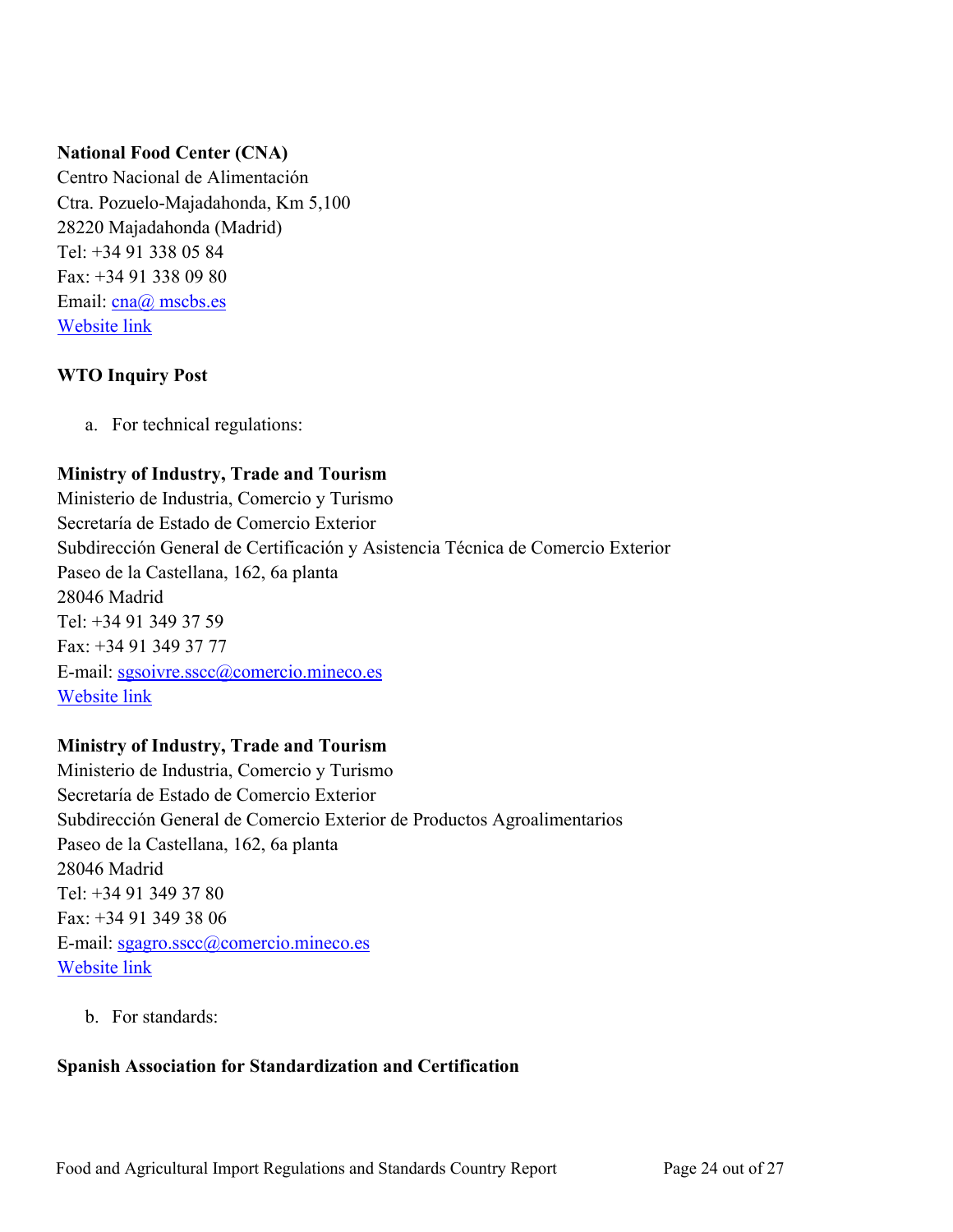Asociación Española de Normalización y Certificación (AENOR) Calle Génova, 6 28004 Madrid Tel: (+34 91) 432 5965 Fax: (+34 91) 310 45 96 E-mail: [info@aenor.es](mailto:info@aenor.es) [Website link](http://www.aenor.es/)

#### <span id="page-24-0"></span>**Appendix II. Other Import Specialist Technical Contacts**

**European Union – Delegation of the European Union to the United States** 2300 M Street NW, Washington, DC 20037 Tel.: (202) 862 9500 Fax: (202) 429 1766 <http://www.euintheus.org/> **United States Mission to the European Union** Office of Agricultural Affairs 27 Boulevard du Regent 1000 Brussels Belgium Tel.: +32 2 508 2760 Fax: +32 2 511 0918 E-mail: [AgUSEUBrussels@fas.usda.gov](mailto:AgUSEUBrussels@fas.usda.gov) <http://www.usda-eu.org/>

# **Spanish Federation of Food and Beverage Industries (FIAB)**

Federación de Industrias de Alimentación y Bebidas Calle Velázquez, 64 3 planta 28001 Madrid Tel.: +34 91 411 72 11 Fax: +34 91 411 73 44 Email: [fiab@fiab.es](mailto:fiab@fiab.es) [Website link](http://www.fiab.es/)

### **ACES (Association of Spanish Supermarket Chains)**

Asociación de Cadenas Españolas de Supermercados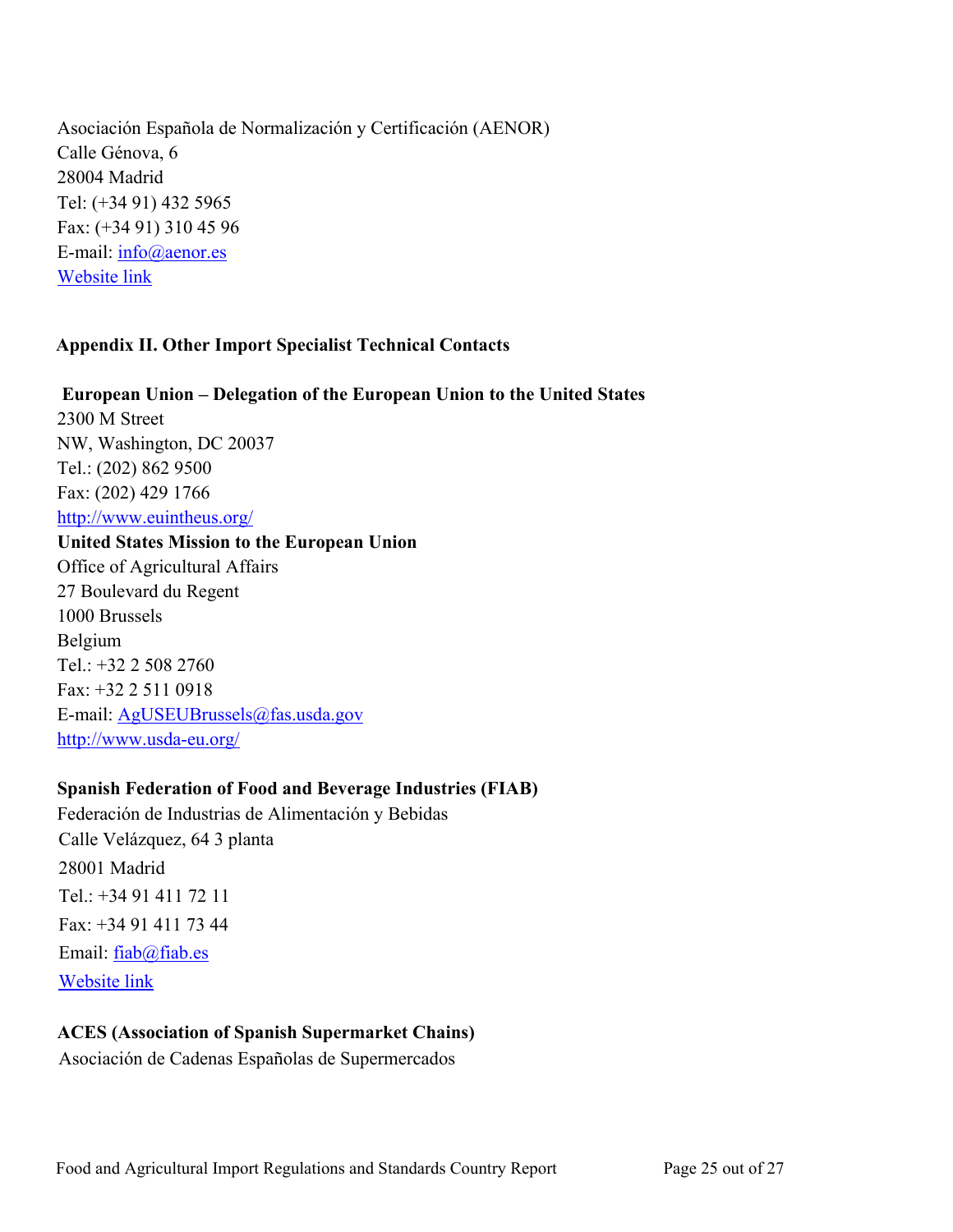C/ Núñez de Balboa, 90 2º 28006 Madrid Tel: +34 91 185 68 58 Fax: +34 91 185 68 59 Email: [aces@asociacionsupermercados.com](mailto:aces@asociacionsupermercados.com) [Website link](http://www.asociacionsupermercados.com/)

# **Spanish Association for Distributors and Supermarkets (ASEDAS)**

Asociación Española de Distribuidores, Autoservicios y Supermercados Calle Cedaceros 11, 2 planta. Despacho G 28014 Madrid Tel.: +34 91 429 89 56 Fax: +34 91 429 4581 Email: [info@asedas.org](mailto:info@asedas.org) [Website link](http://www.asedas.org/)

# **National Association of Large Distributors (ANGED)**

Asociación Nacional de Grandes Empresas de Distribución Calle Velázquez, 24 5º Dcha. 28001 Madrid Tel.: +34 91 522 30 04 Email: [anged@anged.es](mailto:anged@anged.es) [Website link](http://www.anged.es/)

The USDA's Foreign Agricultural Service Office for Spain and Portugal, located in Madrid, can also assist U.S. exporters in obtaining specific national legislation on all food product directives. You may contact us at the following address:

### **Foreign Agricultural Service**

Office of Agricultural Affairs American Embassy Madrid C/ Serrano,  $75 - Box 20$ 28006 Madrid Spain Tel.: +34 91 587 2555 Fax: +34 91 587 2556 Email: [AgMadrid@fas.usda.gov](mailto:AgMadrid@fas.usda.gov) [Website link](https://es.usembassy.gov/embassy-consulates/madrid/sections-offices/foreign-agriculture-service/)